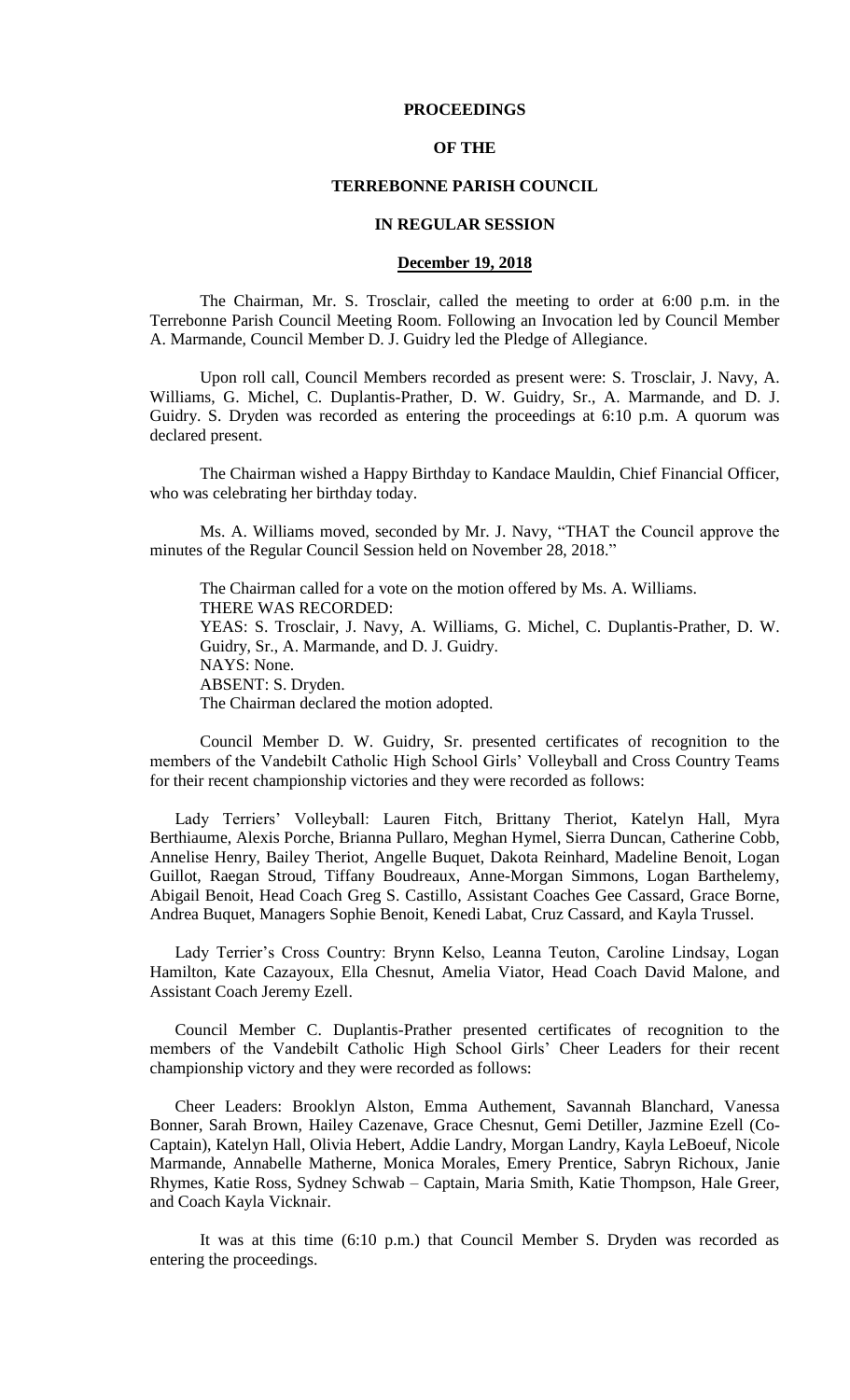The Chairman recognized Mr. David Boudreaux, Vandebilt Catholic High School President, who thanked the Council for the recognition.

The Chairman recognized Mr. Gordon Dove, Parish President, who congratulated the athletes and school on their championship victories.

Several Council Members congratulated the athletes, coaches, and parents on their successes and commended them for setting positive examples of young residents of Terrebonne Parish.

The Chairman recognized Mr. Don Schwab, former Parish President, who was in attendance for the evening's proceedings.

The Chairman recognized Mr. Mike Toups, Parish Manager, who gave a brief update on the drainage pump stations and backup generators across the Parish. He stated that final completion of the backup generator installations would be completed by the end of January. He then reported on street light outages and stated that five new lights would be installed on Highway 56.

The Chairman recognized Mr. Gordon Dove who gave a brief update on the status of the Little Bayou Black Pump Station.

Upon the Chairman's request, Mr. Toups explained that a previously discovered derelict power pole had to be identified and reported to AT&T to be addressed. He then reported that the Hollywood Road Extension at Valhi to Southdown Mandalay would be open to traffic starting tomorrow and confirmed that temporary street lights would be installed there as well.

Council Member D. W. Guidry, Sr. shared his concerns regarding the temporary lights needing to be lifted during the Mardi Gras Season so floats will be able to pass on the roadway.

The Chairman recognized Mr. Lawrence DeHart, Terrebonne Churches United Good Samaritan Food Bank President, who thanked those parish employees who participated in the annual food drive held this past November for their continuing generosity and recordbreaking donations.

Several Council Members commended Mr. DeHart and his volunteers for providing to those in need in Terrebonne Parish and suggested that additional efforts could be made to provide for the Food Bank and its operations.

The Chairman recognized Mr. Jamie Billiot with Indian Tribal Government Enterprise who shared his intention to renovate a previously condemned property at the corner of Howard Street and Main Street.

Upon Council Member C. Duplantis-Prather's request, the Chairman recognized Mr. Christopher Pulaski, Planning & Zoning Director, who suggested that the Council consider rescinding the condemnation previously approved and that Mr. Billiot should contact his office to discuss any additional information regarding ownership prior to new work being done on the property.

Upon Council Member C. Duplantis-Prather's request, the Chairman recognized Mr. Julius Hebert, Parish Attorney, who stated that he could look at the matter and possibly provide some direction to Mr. Billiot.

The Chairman recognized Ms. Joyce Williams, Authement Street resident, who asked for some assistance and shared her experiences in applying for home repairs assistance through Terrebonne Parish since 2001. She then shared her concerns with flood insurance requirements in order to apply for said home repairs.

Council Member J. Navy expressed his concerns for Ms. Williams' long wait to receive assistance for repairs to her home when she has met the necessary requirements.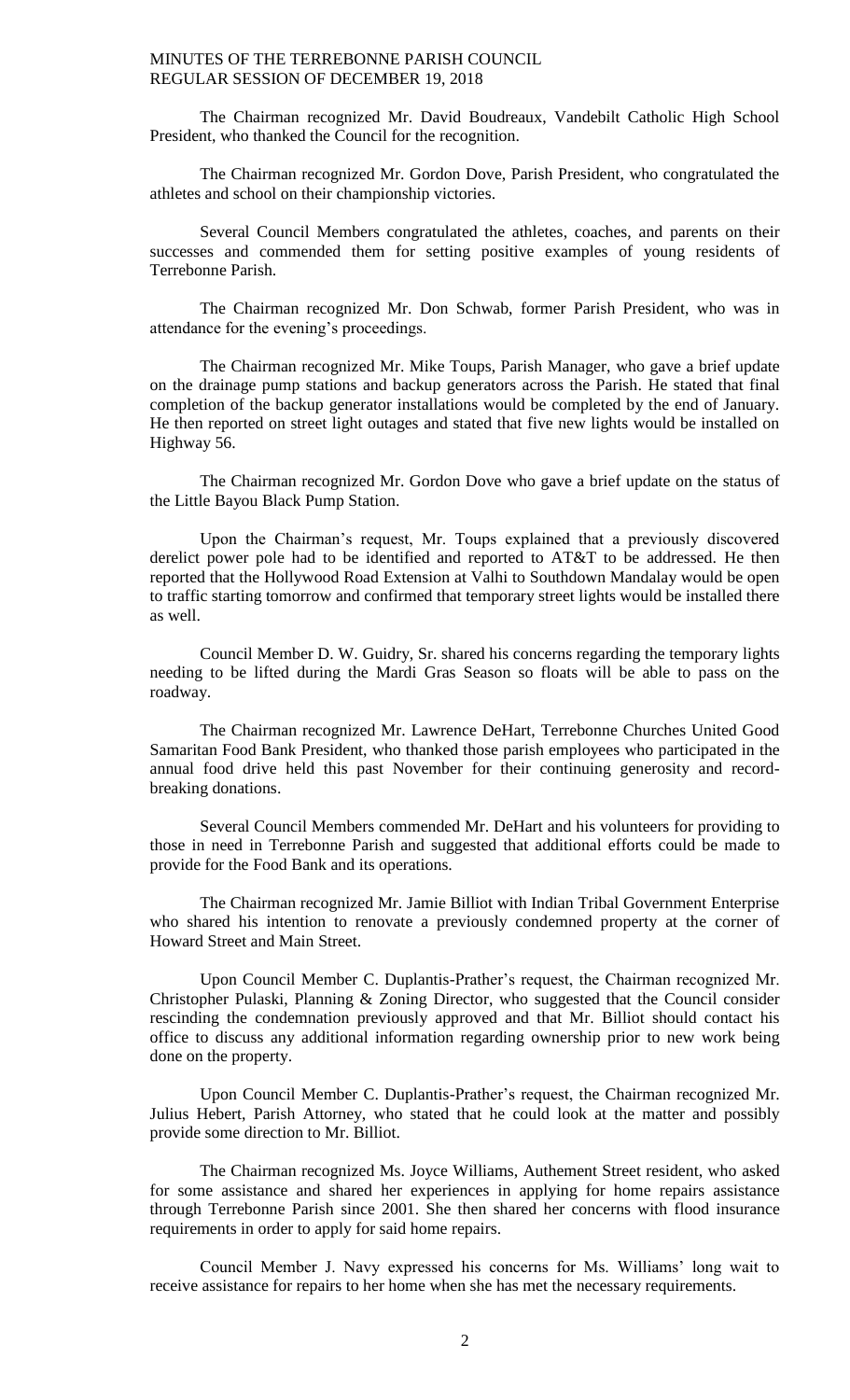Upon the Chairman's request, Ms. Mauldin stated that some home repair and elevation assistance programs do require flood insurance be carried on properties. She stated that flood insurance is required to cover the ICC funding match to the parish. She then stated that associated departments would be contacted the next day to investigate any issues regarding Ms. Joyce Williams' application.

Council Member A. Williams stated that many programs that offer home reconstruction assistance are provided for with federal funding and suggested that Ms. Joyce Williams' application be re-evaluated as the parameters initially provided in her application have likely changed over the years.

Upon Council Member J. Navy's request, Mr. Pulaski stated that the issue of flood insurance requirements has been presented to the state for review and possible revision to allow for programs to pay for flood insurance for those residents applying for home reconstruction or elevation programs.

The Chairman called for a report on the Public Services Committee meeting held on December 17, 2018, whereupon the Committee Chairman rendered the following:

# **PUBLIC SERVICES COMMITTEE**

# **DECEMBER 17, 2018**

The Chairman, Alidore "Al" Marmande, called the Public Services Committee meeting to order at 5:30 p.m. in the Terrebonne Parish Council Meeting Room with an Invocation offered by Committee Member D. W. Guidry, Sr. and the Pledge of Allegiance led by Committee Member D. J. Guidry. Upon roll call, Committee Members recorded as present were: S. Trosclair, J. Navy, A. Williams, G. Michel, S. Dryden, C. Duplantis-Prather, D. W. Guidry, Sr., A. Marmande and D. J. Guidry. A quorum was declared present.

| <b>OFFERED BY:</b>  | MS. C. DUPLANTIS-PRATHER |
|---------------------|--------------------------|
| <b>SECONDED BY:</b> | MR. D. W. GUIDRY, SR.    |

### **RESOLUTION NO. 18-465**

A resolution authorizing the execution of Change Order No. 2 for the Construction Agreement for Parish Project No. 14-SCADA-13, Telemetry System for Drainage Pump Stations (SCADA), Phase III, Project Terrebonne Parish, Louisiana.

**WHEREAS**, the Terrebonne Parish Consolidated Government entered into a contract dated May 30, 2018 with Force Industries, LLC, Recordation Number 1559357, for Parish Project No. 14-SCADA-13, Telemetry System for Drainage Pump Stations (SCADA) Project, Phase III, Terrebonne Parish, Louisiana, and

**WHEREAS**, TPCG desires to complete the construction of the telemetry system project, and

**WHEREAS**, the Parish has requested the installation of lockable E-Stop enclosures at both pump stations, and

**WHEREAS**, this change order will increase the overall contract price by One Thousand, Three Hundred Seventy Dollars and No Cents (\$1,370.00), and

**WHEREAS**, this Change Order No. 2 had been recommended by the Engineer, Providence Engineering and Design, LLC, for this project.

**NOW, THEREFORE BE IT RESOLVED** that the Terrebonne Parish Council on behalf of the Terrebonne Parish Consolidated Government, does hereby approve and authorize the execution by Terrebonne Parish President Gordon E. Dove of Change Order No. 2 to the construction agreement with Force Industries, LLC, for Parish Project No. 14- SCADA-13, Telemetry System for Drainage Pump Stations (SCADA) Project, Phase III,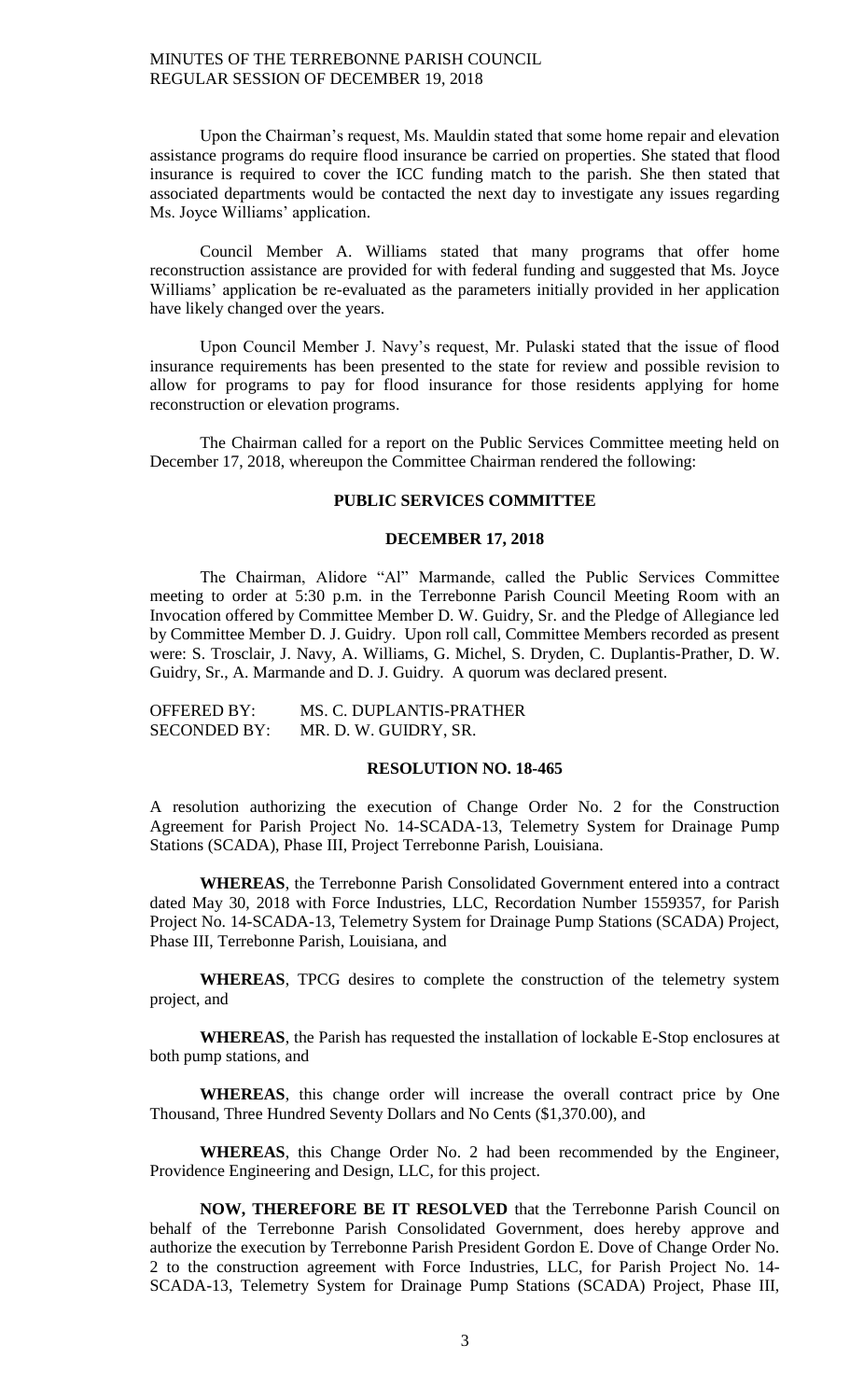Terrebonne Parish, Louisiana, for an increase in price of One Thousand, Three Hundred Seventy Dollars and No Cents (\$1,370.00) to the contract, and

**BE IT FURTHER RESOLVED** that a certified copy of the resolution be forwarded to Engineer, Providence Engineering and Design, LLC.

#### **THERE WAS RECORDED:**

YEAS: S. Trosclair, J. Navy, A. Williams, G. Michel, S. Dryden, C. Duplantis-Prather, D. W. Guidry, Sr., A. Marmande, and D. J. Guidry. NAYS: None. ABSTAINING: None. ABSENT: None. The Chairman declared the resolution adopted on this the 17th day of December 2018.

\* \* \* \* \* \* \* \* \*

OFFERED BY: MR. D. J. GUIDRY SECONDED BY: MR. D. W. GUIDRY, SR.

# **RESOLUTION NO. 18-466**

A resolution providing approval of Amendment No. 2 to the Engineering Agreement for Parish Project No. **16-DRA-25**, **Petit Caillou Drainage Project**, Terrebonne Parish, Louisiana.

**WHEREAS**, the Terrebonne Parish Consolidated Government did enter into an original engineering agreement with All South Consulting Engineers, L.L.C. dated May 31, 2016, recordation number 1508193, for the Petit Caillou Drainage Project identified as Parish Project 16-DRA-25, and

**WHEREAS**, the Engineering Agreement between OWNER and ENGINEER provides for certain limitations for Basic Services and specific Additional Services, and

**WHEREAS,** the Parish is desirous of constructing the Petit Caillou Drainage Project, and

**WHEREAS,** GIS adjusted their previous proposal to accommodate the project's operating budget with the intent to request funds at a later date when the budget allowed, and

**WHEREAS**, the construction time increased from 180 calendar days to 275 calendar days, and

**WHEREAS**, GIS requested an amendment to their existing contract to provide services to continue with the design of the project, and

**WHEREAS**, the TPCG is desirous of having these services continued so that there is a need for additional funds to be added to the contract, and

**WHEREAS**, this above work will increase the basic services section of the contract by \$169,450.00 and the additional services section by \$186,300.00.

**NOW, THEREFORE BE IT RESOLVED** that the Terrebonne Parish Council, on behalf of the Terrebonne Parish Consolidated Government, does hereby approve this Amendment No. 2 to the Engineering Agreement for an increase of \$169,450.00 in Basic Services and \$186,300.00 in additional services, and authorizes Parish President Gordon E. Dove to execute this Amendment No. 2 to the Engineering Agreement for the Petit Caillou Drainage Project Parish Project No. 16-DRA-25, with GIS Engineering, LLC, and

**BE IT FURTHER RESOLVED** that a certified copy of the resolution be forwarded to the Engineer, GIS Engineering, LLC.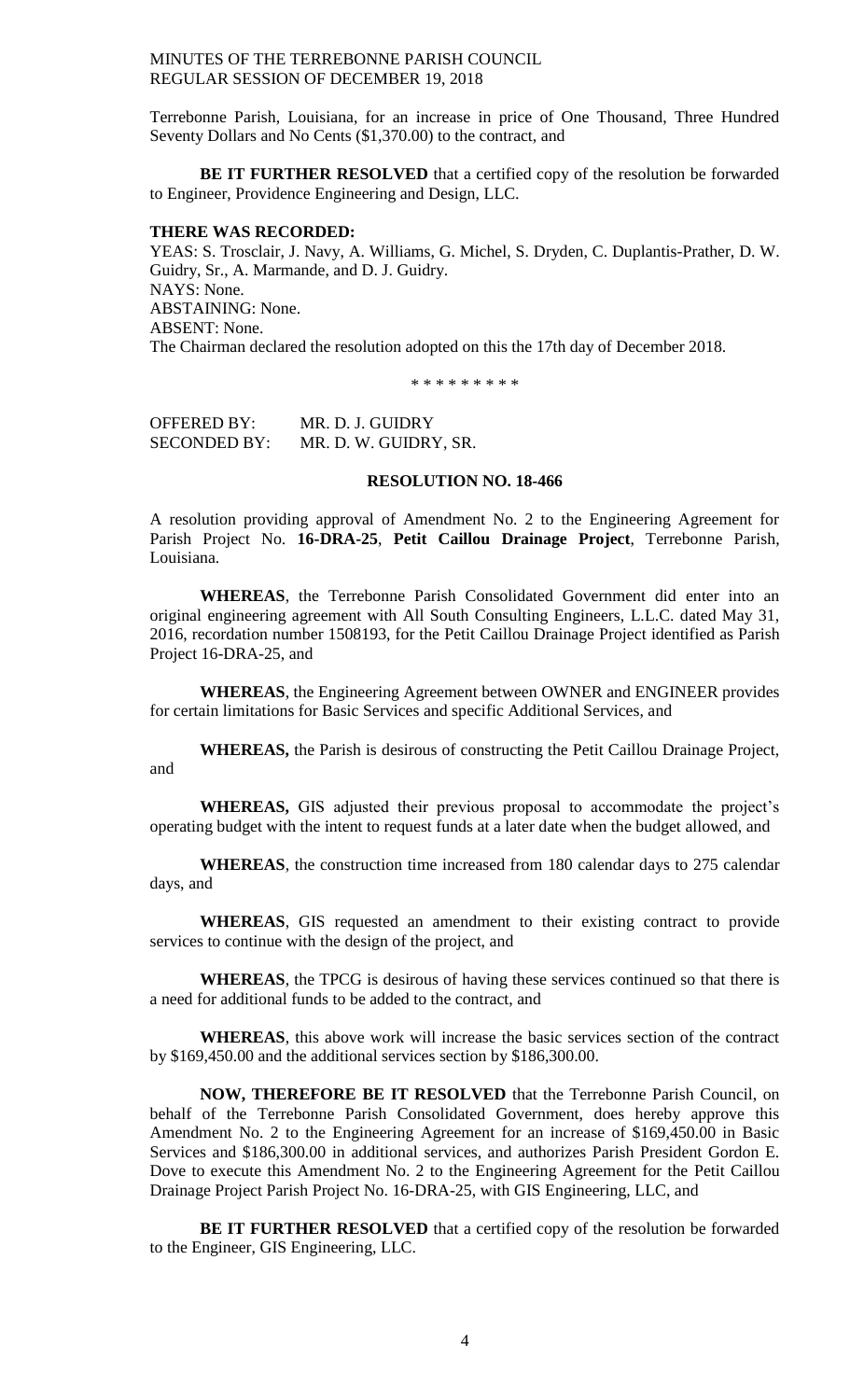### **THERE WAS RECORDED:**

YEAS: S. Trosclair, J. Navy, A. Williams, G. Michel, S. Dryden, C. Duplantis-Prather, D. W. Guidry, Sr., A. Marmande, and D. J. Guidry. NAYS: None. ABSTAINING: None. ABSENT: None. The Chairman declared the resolution adopted on this the 17th day of December 2018.

\* \* \* \* \* \* \* \* \*

| OFFERED BY:  | MR. S. TROSCLAIR |
|--------------|------------------|
| SECONDED BY: | MR. D. J. GUIDRY |

# **RESOLUTION NO. 18-467**

A resolution authorizing the execution of Change Order No. 10 for the Construction Agreement for Parish Project No. 97-PAV-21, State Project No. H.007351, Country Drive Widening Phase A, Terrebonne Parish, Louisiana.

**WHEREAS**, the Terrebonne Parish Consolidated Government entered into a contract with Huey P. Stockstill, LLC, for Parish Project No. 97-PAV-21, State Project No. H.007351, Country Drive Widening Phase A, Terrebonne Parish Consolidated Government, Terrebonne Parish, Louisiana, and

**WHEREAS**, TPCG is desirous of constructing the widening of Country Drive, and

WHEREAS, it is necessary to adjust installed quantities with contract quantities; and

**WHEREAS**, this change order will decrease the overall contract price by Nine Thousand, Eight Hundred One Dollars and Ninety-One Cents (\$9,801.91) with no increase in Contract Time, and

**WHEREAS**, this Change Order No. 10 has been recommended by the Engineer, Meyer Engineers, Ltd., for this project.

**NOW, THEREFORE BE IT RESOLVED** that the Terrebonne Parish Council on behalf of the Terrebonne Parish Consolidated Government, does hereby approve and authorize the execution of Change Order No. 10 by Terrebonne Parish President Gordon E. Dove for the construction agreement with Huey P. Stockstill, LLC for Parish Project No. 97- PAV-21, State Project No. H.007351, Country Drive Widening Phase A, Terrebonne Parish, Louisiana, for a decrease of Nine Thousand, Eight Hundred One Dollars and Ninety-One Cents (\$9,801.91) with no increase in Contract Time, and

**BE IT FURTHER RESOLVED** that a certified copy of the resolution be forwarded to Engineer, Meyer Engineers, Ltd.

# **THERE WAS RECORDED:**

YEAS: S. Trosclair, J. Navy, A. Williams, G. Michel, S. Dryden, C. Duplantis-Prather, D. W. Guidry, Sr., A. Marmande, and D. J. Guidry. NAYS: None. ABSTAINING: None. ABSENT: None. The Chairman declared the resolution adopted on this the 17th day of December 2018.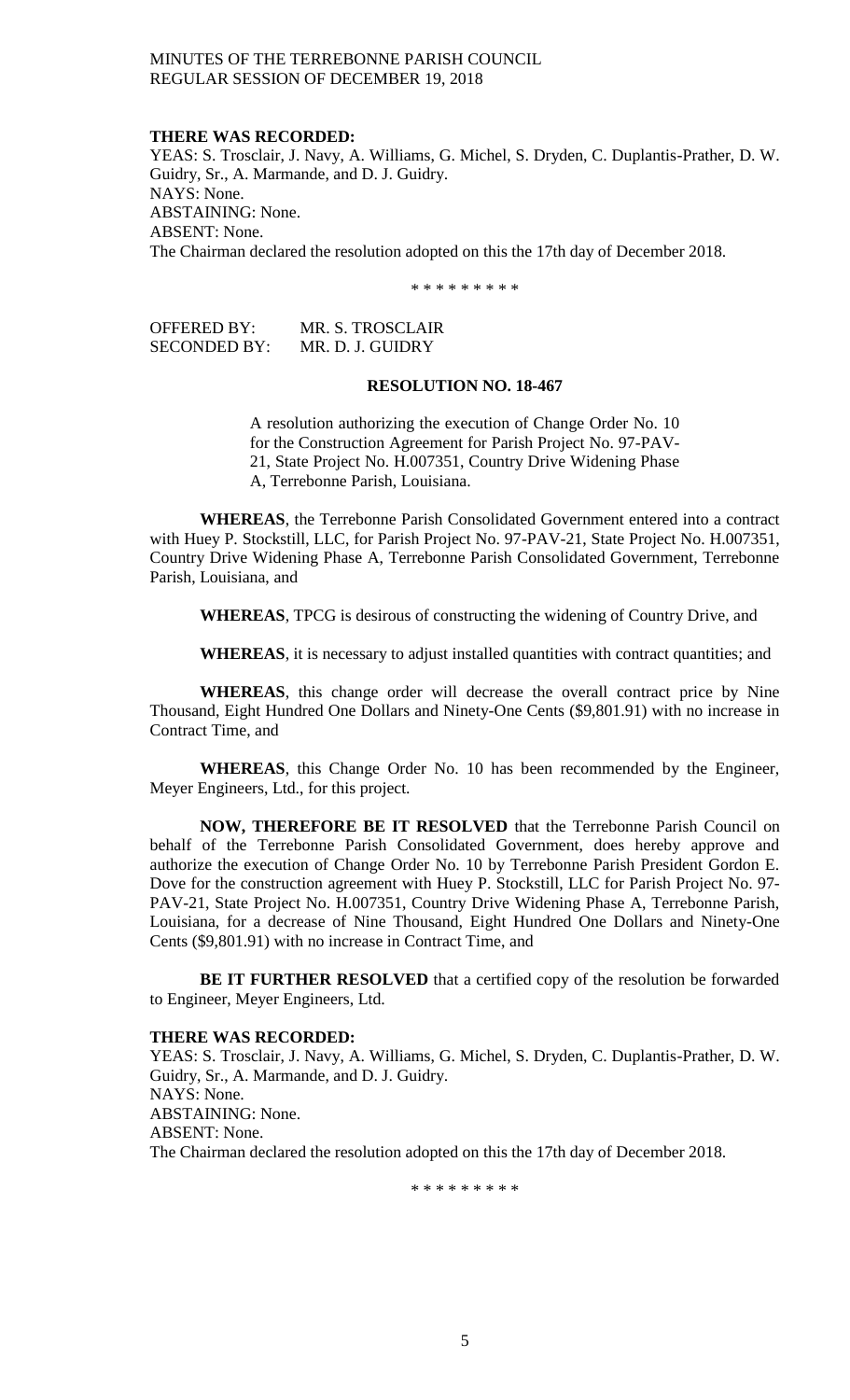OFFERED BY: MS. A. WILLIAMS SECONDED BY: MR. D. W. GUIDRY, SR.

# **RESOLUTION NO. 18-468**

A resolution providing approval of Amendment No. 3 to the Engineering Agreement for Parish Project No. **16-DRA-26**, **Chacahoula/Gibson Drainage Project**, Terrebonne Parish, Louisiana.

**WHEREAS**, the Terrebonne Parish Consolidated Government did enter into an original engineering agreement with All South Consulting Engineers, L.L.C. dated May 31, 2016, recordation number 1508194, for the Chacahoula/Gibson Drainage Project identified as Parish Project 16-DRA-26, and

**WHEREAS**, the Engineering Agreement between OWNER and ENGINEER provides for certain limitations for Basic Services and specific Additional Services, and

**WHEREAS,** the Parish is desirous of constructing the Chacahoula/Gibson Drainage project, and

**WHEREAS,** GIS adjusted their previous proposal to accommodate the project's operating budget with the intent to request funds at a later date when the budget allowed, and

**WHEREAS,** the construction time increased from 180 calendar days to 375 calendar days, and

**WHEREAS**, the increase in contract time caused an increase in engineering fees, and

**WHEREAS**, GIS requested an amendment to their existing contract to provide services to continue with the design and construction of the project, and

**WHEREAS**, the TPCG is desirous of having these services continued so that there is a need for additional funds to be added to the contract, and

**WHEREAS**, this above work will increase the basic services section of the contract by \$96,630.00 and the additional services section by \$146,650.00.

**NOW, THEREFORE BE IT RESOLVED** that the Terrebonne Parish Council, on behalf of the Terrebonne Parish Consolidated Government, does hereby approve this Amendment No. 3 to the Engineering Agreement for an increase of \$96,630.00 in Basic Services and \$146,650.00 in Additional Services, and authorizes Parish President Gordon E. Dove to execute this Amendment No. 3 to the Engineering Agreement for the Chacahoula/Gibson Drainage Project Parish Project No. 16-DRA-26, with GIS Engineering, LLC, and

**BE IT FURTHER RESOLVED** that a certified copy of the resolution be forwarded to the Engineer, GIS Engineering, LLC.

# **THERE WAS RECORDED:**

YEAS: S. Trosclair, J. Navy, A. Williams, G. Michel, S. Dryden, C. Duplantis-Prather, D. W. Guidry, Sr., A. Marmande, and D. J. Guidry. NAYS: None. ABSTAINING: None. ABSENT: None. The Chairman declared the resolution adopted on this the 17th day of December 2018.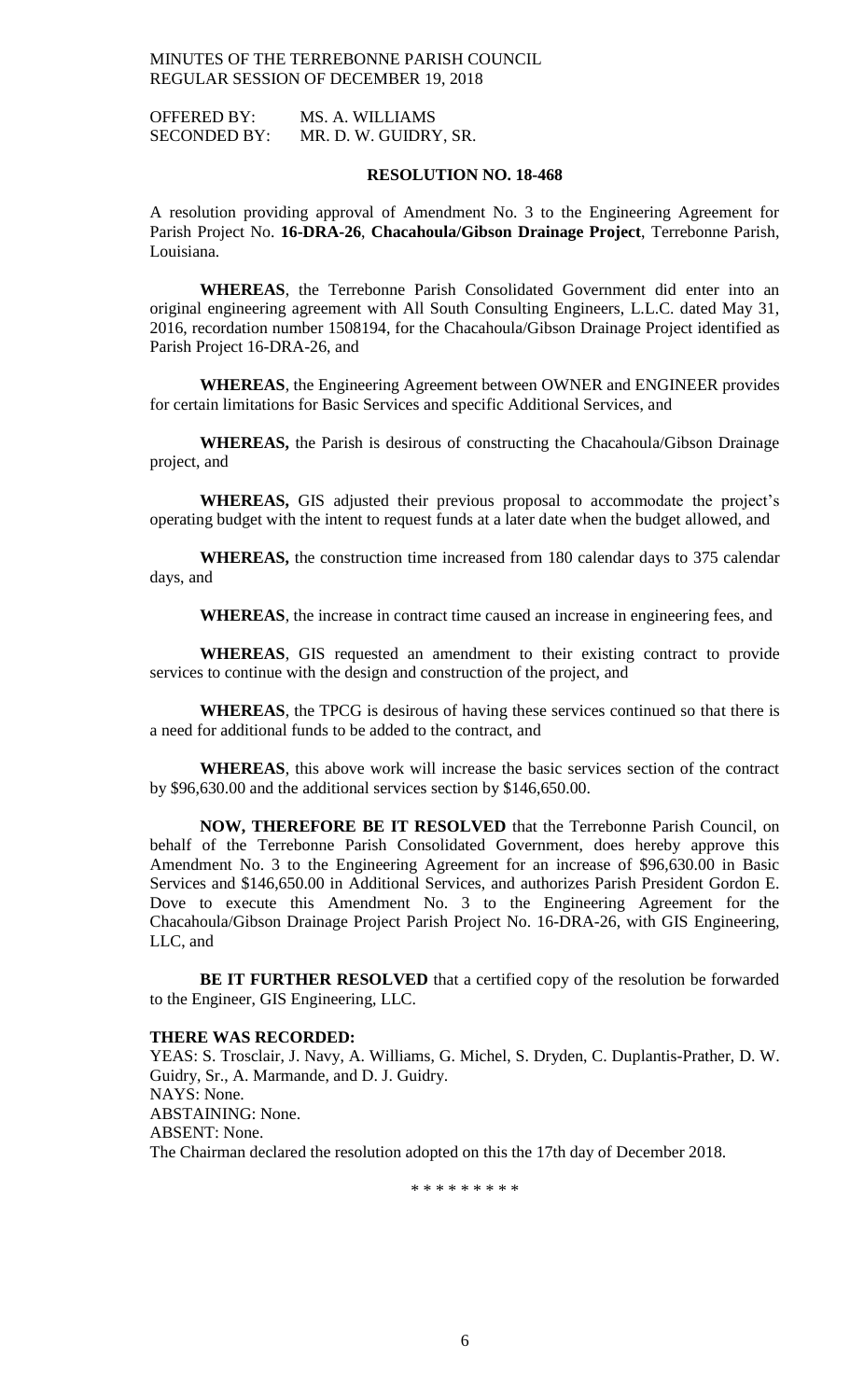OFFERED BY: MR, D. J. GUIDRY SECONDED BY: MR. S. DRYDEN

# **RESOLUTION NO. 18-469**

A resolution providing for the acceptance of work performed by River Road Construction, Inc., in accordance with the Certificate of Substantial Completion for Parish Project 10- LEV-31, Suzie Canal (North) Levee Extension, Terrebonne Parish, Louisiana.

**WHEREAS**, the Terrebonne Parish Consolidated Government entered into a contract dated August 1, 2017 with River Road Construction, Inc., for Parish Project 10-LEV-31, Suzie Canal (North) Levee Extension, Terrebonne Parish, Louisiana, as will be seen by reference to said contract which is recorded under Entry No. 1539841 of the records of Terrebonne Parish, and

**WHEREAS**, the work performed has been inspected by authorized representatives of the Owner, Engineer, and Contractor and found to be substantially complete, and

**WHEREAS**, the Engineer for this project, Providence Engineering and Design, LLC, recommends the acceptance of the substantial completion,

**NOW, THEREFORE BE IT RESOLVED** that the Terrebonne Parish Council, on behalf of the Terrebonne Parish Consolidated Government, does hereby accept the work performed, effective as of the date of recording of this resolution, and does authorize and direct the Clerk of Court and Ex-Officio Recorder of Mortgages of Terrebonne Parish to note this acceptance thereof in the margin of the inscription of said contract under Entry No. 1539841 of the Records of Terrebonne Parish, Louisiana, and

**BE IT FURTHER RESOLVED** that a certified copy of the resolution be forwarded to the Engineer Providence Engineering and Design, LLC, and

**BE IT FURTHER RESOLVED** that a certified copy of the resolution be recorded in the office of the Clerk of Court of Terrebonne Parish to commence a 45-day clear lien period, and

**BE IT FURTHER RESOLVED** that the Administration is authorized to make payment of retainage upon the presentation of a Clear Lien Certificate.

### **THERE WAS RECORDED:**

YEAS: S. Trosclair, J. Navy, A. Williams, G. Michel, S. Dryden, C. Duplantis-Prather, D. W. Guidry, Sr., A. Marmande, and D. J. Guidry. NAYS: None. ABSTAINING: None. ABSENT: None. The Chairman declared the resolution adopted on this the 17th day of December 2018.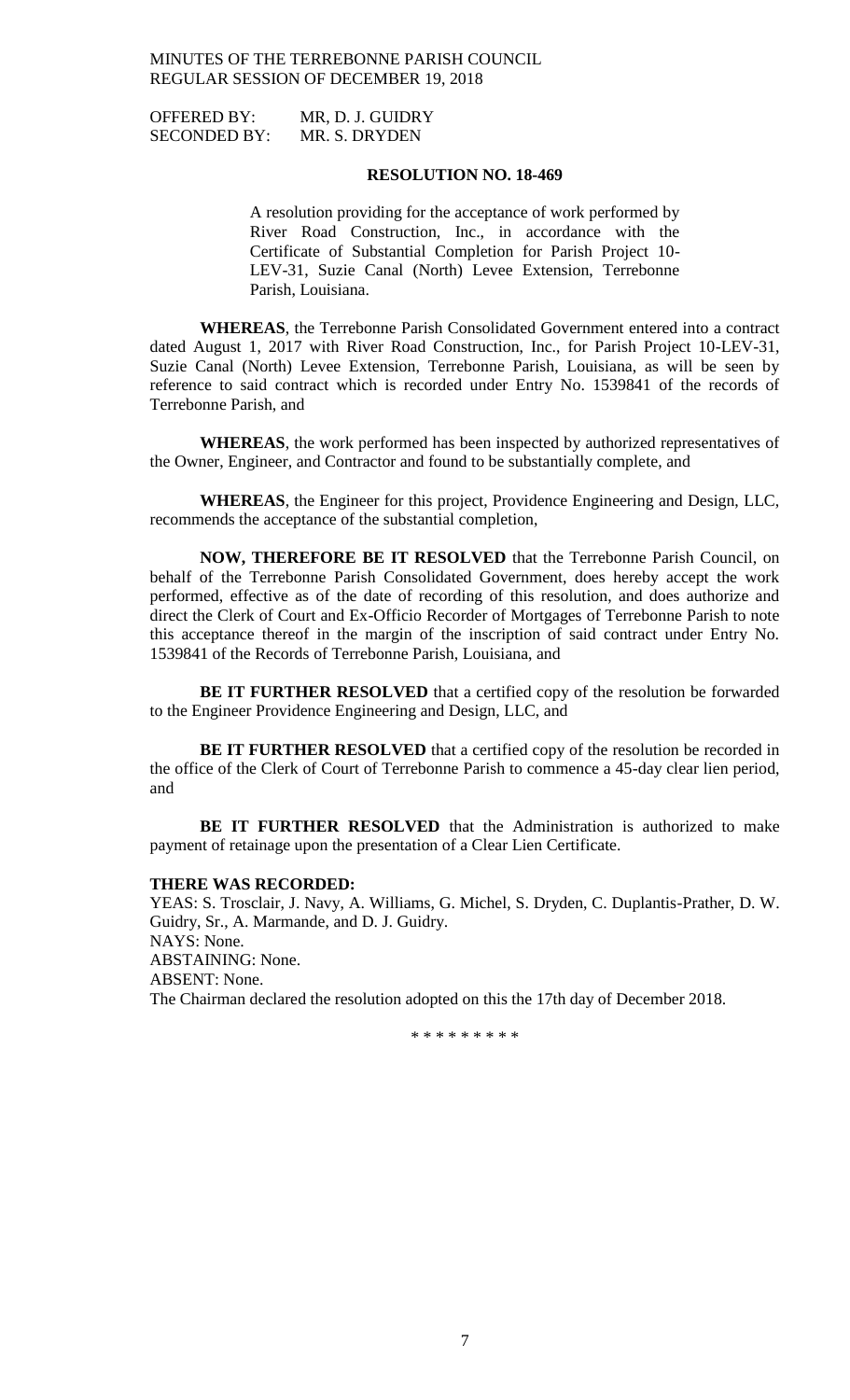OFFERED BY: MR. G. MICHEL

SECONDED BY: MR. D. W. GUIDRY, SR.

# **RESOLUTION NO. 18-470**

A Resolution awarding and authorizing the signing of a Construction Contract to the firm of LA Contracting Enterprise, LLC, for Parish Project No. 18-PARK-05, Bayou Country Sports Park Phase 1F Soccer Concessions, Terrebonne Parish, Louisiana and authorizing the issuance of the Notice to Proceed to commence construction of said Project.

**WHEREAS,** the Terrebonne Parish Consolidated Government did receive bids for Parish Project No. 18-PARK-05, Bayou Country Sports Park Phase 1F Soccer Concessions, Terrebonne Parish, Louisiana, and

**WHEREAS,** the lowest, responsive and responsible bid for the construction of the project was that submitted by the firm of LA Contracting Enterprise, LLC, with a base bid in the amount of \$769,547.00, Alternate No. 1 for \$38,000.00, Alternate No. 2 for \$3,800.00, and Alternate No. 3 for \$6,200.00, for a total amount of \$817,547.00, and

**WHEREAS**, the Engineer for this project, All South Consulting Engineers, LLC has recommended that the award of the contract be made to LA Contracting Enterprise, LLC, and

**NOW, THEREFORE BE IT RESOLVED** by the Terrebonne Parish Council, on behalf of the Terrebonne Parish Consolidated Government, does hereby accept the lowest, responsive and responsible bid submitted by the firm of LA Contracting Enterprise, LLC, in the total bid amount of \$817,547.00 contingent upon Budget Amendment, and

**BE IT FURTHER RESOLVED,** the President of Terrebonne Parish Consolidated Government, be authorized and empowered to sign a construction contract for and on behalf of the Terrebonne Parish Consolidated Government with LA Contracting Enterprise, LLC, contingent upon Budget Amendment, and

BE IT FURTHER RESOLVED, that upon receipt of the required Certificate of Insurance evidencing coverage as provided in the project specifications and upon execution and recordation of all contract documents, All South Consulting Engineers, LLC is hereby authorized to issue the Notice to Proceed to LA Contracting Enterprise, LLC to commence construction of said project, and

**BE IT FURTHER RESOLVED**, that a certified copy of this resolution be forwarded to the Engineer, All South Consulting Engineers, LLC.

#### **THERE WAS RECORDED:**

YEAS: S. Trosclair, J. Navy, A. Williams, G. Michel, S. Dryden, C. Duplantis-Prather, D. W. Guidry, Sr., A. Marmande, and D. J. Guidry. NAYS: None. ABSTAINING: None. ABSENT: None. The Chairman declared the resolution adopted on this the 17th day of December 2018.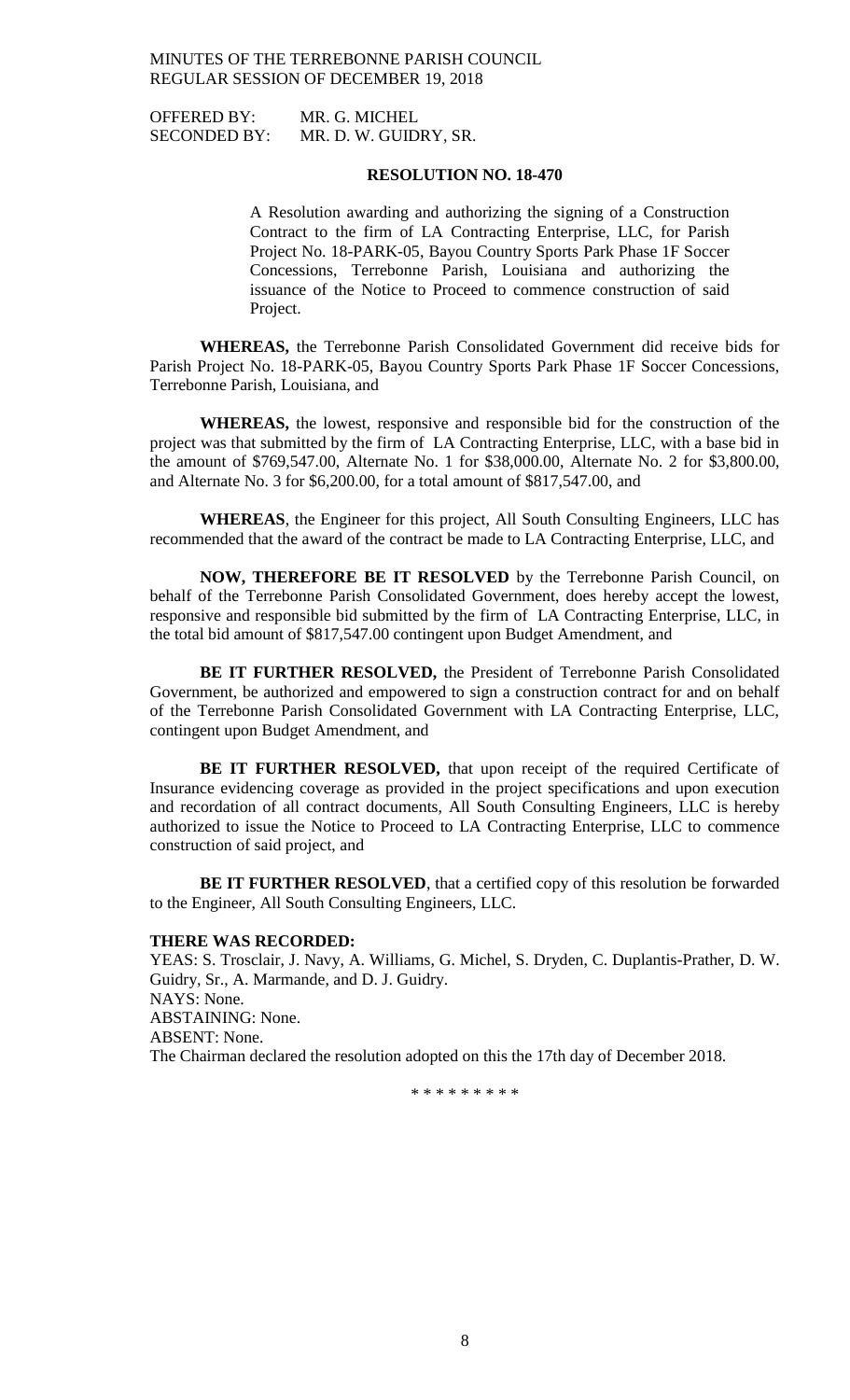OFFERED BY: MR. J. NAVY SECONDED BY: MS. C. DUPLANTIS-PRATHER

# **RESOLUTION NO. 18-471**

A Resolution awarding and authorizing the signing of a Construction Contract to the firm of Norris & Boudreaux Contractors, LLC, for Parish Project No.17- DRA-03, Wauban Subdivision Drainage Project, Terrebonne Parish, Louisiana, and authorizing the issuance of the Notice to Proceed to commence construction of said Project.

**WHEREAS,** the Terrebonne Parish Consolidated Government did receive bids for Parish Project No.17-DRA-03, Wauban Subdivision Drainage Project, Terrebonne Parish, Louisiana, and

**WHEREAS,** the lowest, responsive and responsible bid for the construction of the project was that submitted by the firm of Norris & Boudreaux Contractors, LLC, with a base bid in the amount of \$106,535.00, and

**WHEREAS**, the Engineer for this project, David A. Waitz Engineering and Surveying, Inc. has recommended that the award of the contract be made to Norris & Boudreaux Contractors, LLC, and

**NOW, THEREFORE BE IT RESOLVED** by the Terrebonne Parish Council, on behalf of the Terrebonne Parish Consolidated Government, does hereby accept the lowest, responsive and responsible base bid submitted by the firm of Norris & Boudreaux Contractors, LLC, in the base bid amount of \$106,535.00, and

**BE IT FURTHER RESOLVED,** the President of Terrebonne Parish Consolidated Government, be authorized and empowered to sign a construction contract for and on behalf of the Terrebonne Parish Consolidated Government with Norris & Boudreaux Contractors, LLC, and

BE IT FURTHER RESOLVED, that upon receipt of the required Certificate of Insurance evidencing coverage as provided in the project specifications and upon execution and recordation of all contract documents, David A. Waitz Engineering and Surveying, Inc. is hereby authorized to issue the Notice to Proceed to Norris & Boudreaux Contractors, LLC to commence construction of said project, and

**BE IT FURTHER RESOLVED**, that a certified copy of this resolution be forwarded to the Engineer, David A. Waitz Engineering and Surveying, Inc.

#### **THERE WAS RECORDED:**

YEAS: S. Trosclair, J. Navy, A. Williams, G. Michel, S. Dryden, C. Duplantis-Prather, D. W. Guidry, Sr., A. Marmande, and D. J. Guidry. NAYS: None. ABSTAINING: None. ABSENT: None. The Chairman declared the resolution adopted on this the 17th day of December 2018.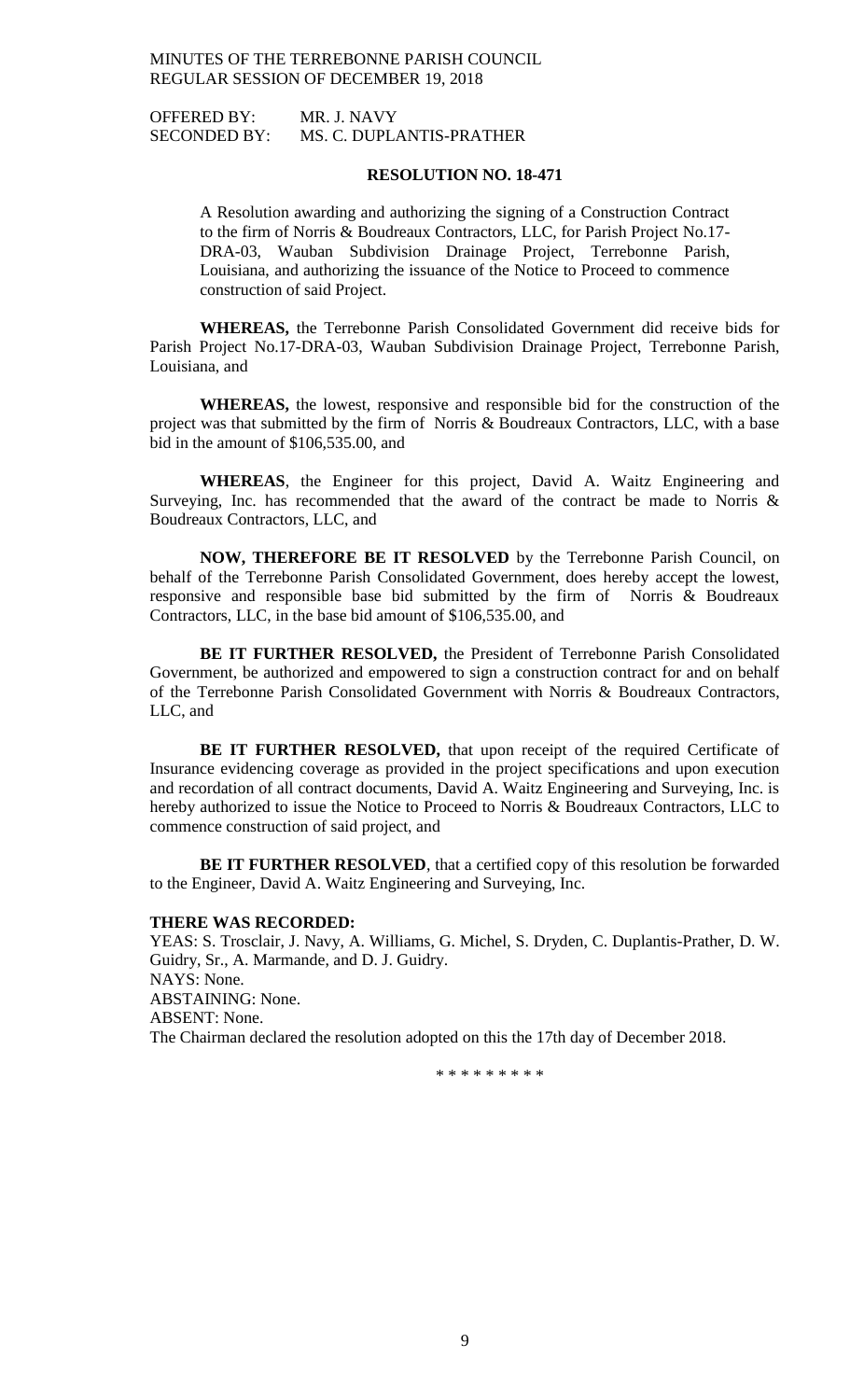OFFERED BY: MR. D. J. GUIDRY SECONDED BY: MR. D. W. GUIDRY, SR.

# **RESOLUTION NO. 18-472**

A resolution providing approval of Amendment No. 1 to the Engineering Agreement for Parish Project No.18-SEW-07, South Wastewater Treatment Plant Levee Elevation at Cell 1 and Headworks Upgrade, Terrebonne Parish, Louisiana.

**WHEREAS**, the Terrebonne Parish Consolidated Government did enter into an original engineering agreement with GIS Engineering, LLC dated March 19, 2018, recordation number 1554238, for the South Wastewater Treatment Plant Levee Elevation at Cell 1 and Headworks Upgrade Project identified as Parish Project 18-SEW-07, and

**WHEREAS**, the Engineering Agreement between OWNER and ENGINEER provides for certain limitations for Basic Services, and

**WHEREAS**, the TPCG is desirous of upgrading the MCC Panel located at the South Wastewater Treatment Plant, and

**WHEREAS**, Amendment No. 1 proposes to increase the fees to include the design of the MCC Panel, and

**WHEREAS**, this above work will increase the Basic Services by \$10,000.00, and

**NOW, THEREFORE BE IT RESOLVED** that the Terrebonne Parish Council, on behalf of the Terrebonne Parish Consolidated Government, does hereby approve this Amendment No. 1 to the Engineering Agreement for an overall increase of \$10,000.00 and authorizes Parish President Gordon E. Dove to execute this Amendment No. 1 to the Engineering Agreement for the South Wastewater Treatment Plant Levee Elevation at Cell 1 and Headworks Upgrade, Parish Project No. 18-SEW-07, with GIS Engineering, LLC, and

**BE IT FURTHER RESOLVED** that a certified copy of the resolution be forwarded to the Engineer, GIS Engineering, LLC.

#### **THERE WAS RECORDED:**

YEAS: S. Trosclair, J. Navy, A. Williams, G. Michel, S. Dryden, C. Duplantis-Prather, D. W. Guidry, Sr., A. Marmande, and D. J. Guidry. NAYS: None. ABSTAINING: None. ABSENT: None. The Chairman declared the resolution adopted on this the 17th day of December 2018.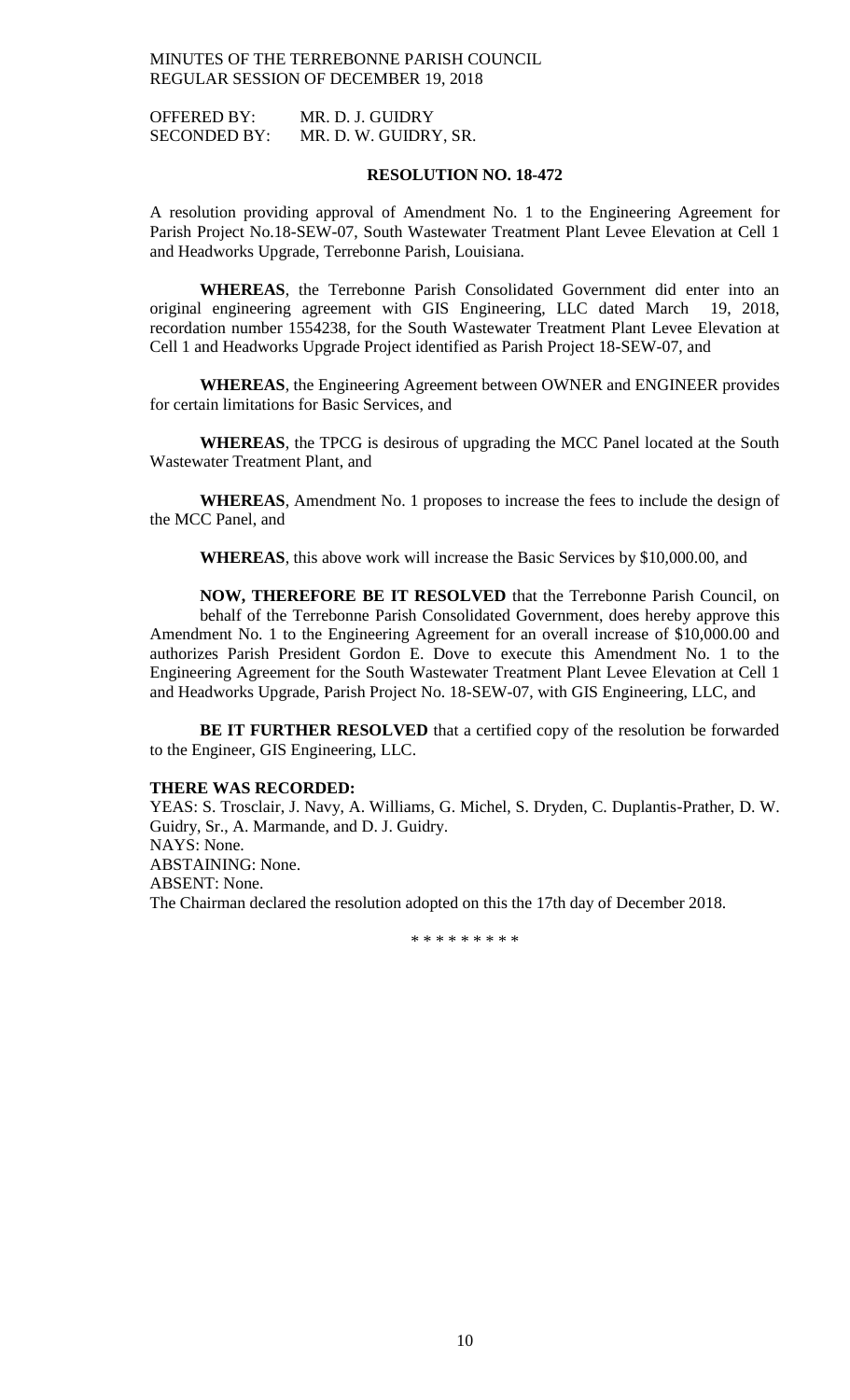OFFERED BY: MS. C. DUPLANTIS-PRATHER SECONDED BY: MR. G.MICHEL

# **RESOLUTION NO. 18-473**

A resolution providing approval of Amendment No. 4 to the Engineering Agreement for Parish Project No. **15-LEV-27**, **Six Foot Ditch Levee Improvements**, Terrebonne Parish, Louisiana.

**WHEREAS**, the Terrebonne Parish Consolidated Government did enter into an original engineering agreement with Providence Engineering and Design, LLC dated September 30, 2015, recordation number 1491014, for the Six Foot Ditch Levee Improvements, identified as Parish Project 15-LEV-27, and

**WHEREAS,** the Engineering Agreement between OWNER and ENGINEER provides for certain limitations for Basic Services and specific Additional Services, and

**WHEREAS,** TPCG is desirous of completing the improvements to the Six Foot Ditch Levee, and

**WHEREAS,** due to poor working conditions and weather, the construction time has been extended by 111 days, and

**WHEREAS,** the engineer is requesting an amendment to cover costs associated with this contract time extension, and

**WHEREAS**, the additional work to complete the construction of the levee will increase basic services section of the contract by \$11,000 and increase the additional section of the contract by \$41,750.00, and

**NOW, THEREFORE BE IT RESOLVED** that the Terrebonne Parish Council, on behalf of the Terrebonne Parish Consolidated Government, does hereby approve this Amendment No. 3 to the Engineering Agreement for an increase of \$11,700.00 in Basic Services and \$41,750.00 in Additional Services and authorizes Parish President Gordon E. Dove to execute this Amendment No. 4 to the Engineering Agreement for the Six Foot Ditch Levee Improvements, Parish Project No. 15-LEV-27, with Providence Engineering and Design, LLC, and

**BE IT FURTHER RESOLVED** that a certified copy of the resolution be forwarded to the Engineer, Providence Engineering and Design, LLC.

### **THERE WAS RECORDED:**

YEAS: S. Trosclair, J. Navy, A. Williams, G. Michel, S. Dryden, C. Duplantis-Prather, D. W. Guidry, Sr., A. Marmande, and D. J. Guidry. NAYS: None. ABSTAINING: None. ABSENT: None. The Chairman declared the resolution adopted on this the 17th day of December 2018.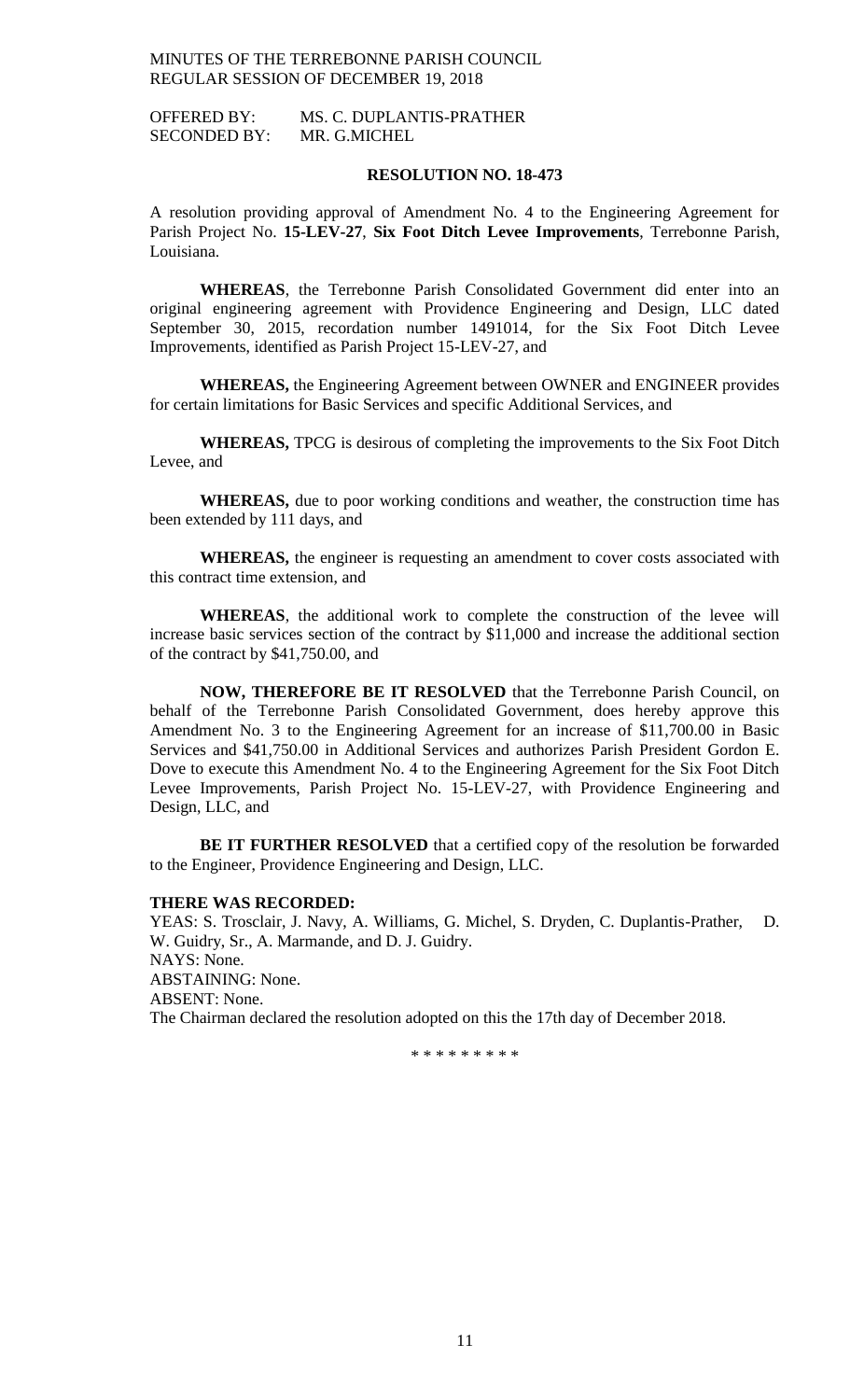OFFERED BY: MR. D. J. GUIDRY SECONDED BY: MR. G. MICHEL

# **RESOLUTION NO. 18-474**

A resolution providing for the acceptance of work performed by Huey P. Stockstill, LLC., in accordance with the Certificate of Substantial Completion for Parish Project No. 17-PAV-01, Falgout Canal Road Repaving Project, Terrebonne Parish, Louisiana.

**WHEREAS**, the Terrebonne Parish Consolidated Government entered into a contract dated January 22, 2018, with Huey P. Stockstill, LLC., for the Falgout Canal Road Repaving Project, Parish Project No. 17-PAV-01, Terrebonne Parish, Louisiana, as will be seen by reference to said contract which is recorded under Entry No. 1550665 of the records of Terrebonne Parish, and

**WHEREAS,** the work performed has been inspected by authorized representatives of the Owner, Engineer, and Contractor and found to be substantially complete, and

**WHEREAS,** the Engineer for this project, GIS Coastal Design & Infrastructure, LLC, recommends the acceptance of the substantial completion,

**NOW, THEREFORE BE IT RESOLVED** that the Terrebonne Parish Council, on behalf of the Terrebonne Parish Consolidated Government, does hereby accept the work performed, effective as of the date of recording of this resolution, and does authorize and direct the Clerk of Court and Ex-Officio Recorder of Mortgages of Terrebonne Parish to note this acceptance thereof in the margin of the inscription of said contract under Entry No. 1550665 of the Records of Terrebonne Parish, Louisiana, and

**BE IT FURTHER RESOLVED** that a certified copy of the resolution be forwarded to the Engineer, GIS Coastal Design & Infrastructure, LLC, and

**BE IT FURTHER RESOLVED** that a certified copy of the resolution be recorded in the office of the Clerk of Court of Terrebonne Parish to commence a 45-day clear lien period, and

**BE IT FURTHER RESOLVED** that the Administration is authorized to make payment of retainage upon the presentation of a Clear Lien Certificate.

### **THERE WAS RECORDED:**

YEAS: S. Trosclair, J. Navy, A. Williams, G. Michel, S. Dryden, C. Duplantis-Prather, D. W. Guidry, Sr., A. Marmande, and D. J. Guidry. NAYS: None. ABSTAINING: None. ABSENT: None. The Chairman declared the resolution adopted on this the 17th day of December 2018.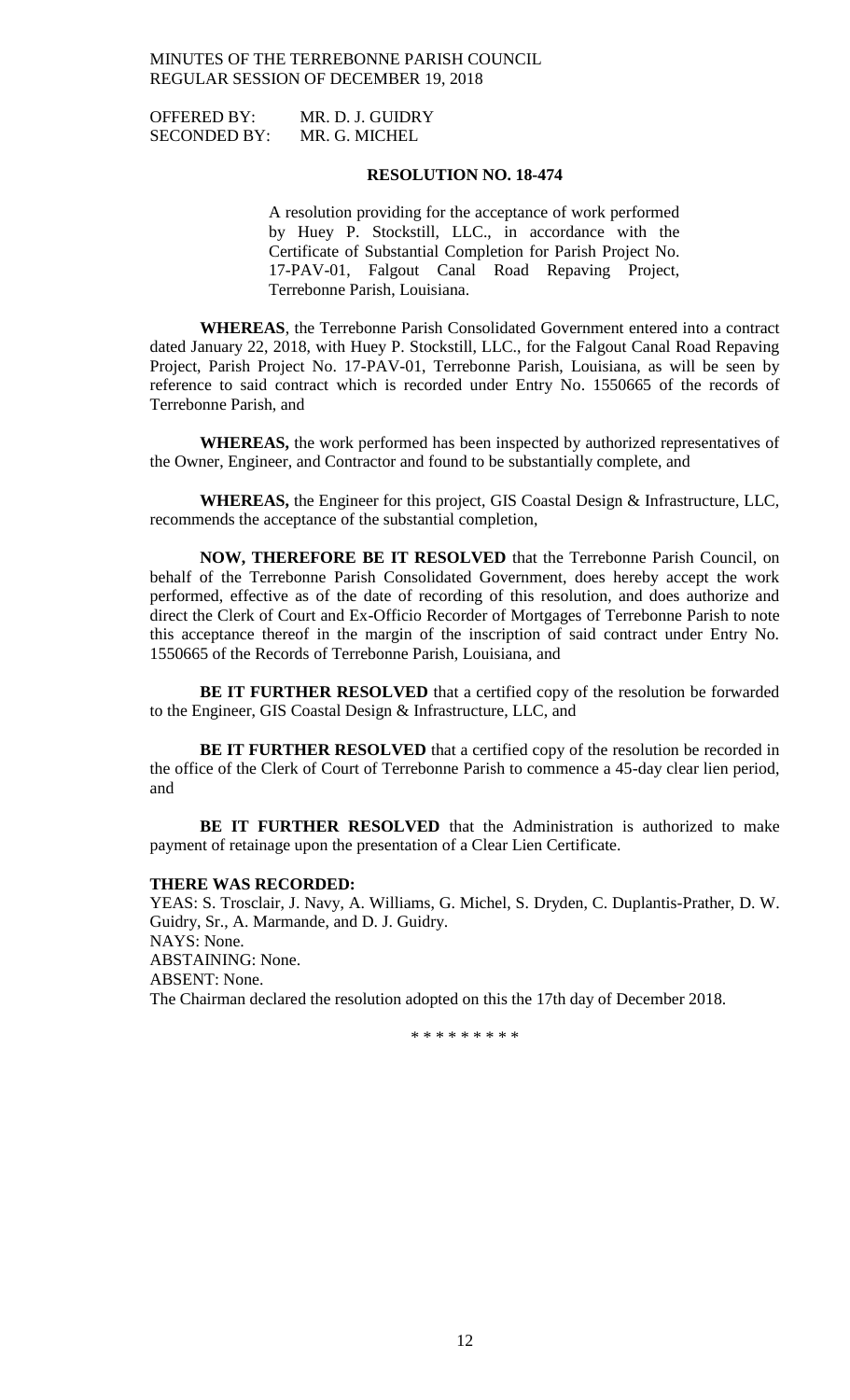OFFERED BY: MS. C. DUPLANTIS-PRATHER SECONDED BY: MR. G. MICHEL

# **RESOLUTION NO. 18-475**

# **A RESOLUTION AUTHORIZING THE PARISH PRESIDENT TO ENTER INTO A COOPERATIVE ENDEAVOR AGREEMENT WITH THE SPECIAL OLYMPICS LOUISIANA, INC. (SOLA)**

**WHEREAS**, Article VII, Section 14 of the Louisiana Constitution provides that, "[F]or a public purpose, the state and its political subdivisions or political corporations may engage in cooperative endeavors with each other, with the United States or its agencies, or with any public or private association, corporation, or individual"; and

**WHEREAS,** Section 1-05 of the Terrebonne Parish Charter provides "The parish government shall have and exercise such other powers, rights, privileges, immunities, authority and functions not inconsistent with this charter as may be conferred on or granted to a local governmental subdivision by the constitution and general laws of the state, and more specifically, the parish government shall have and is hereby granted the right and authority to exercise any power and perform any function necessary, requisite or proper for the management of its affairs, not denied by this charter, or by general law, or inconsistent with the constitution"; and

**WHEREAS,** the TPCG has a duty and obligation to all of its citizens and residents to provide recreational services to the community at large, including those citizens and residents with special needs; and

**WHEREAS,** SOLA is a well-established and long standing non-profit organization that has a sterling reputation for providing recreational opportunities for any and all of Louisiana's residents and citizens with special needs through local, regional and statewide events known as or associated with "Special Olympics Louisiana'; and

**WHEREAS,** the TPCG wishes that its citizens and residents with special needs participate in as many such events as possible, and SOLA desiring to assist the TPCG with this endeavor; and

**WHEREAS,** TPCG finds that any expenditure of public funds according to the term of this cooperative endeavor, taken as a whole, is not gratuitous, and that it has a demonstrable, objective, and reasonable expectation of receiving at least equivalent value in exchange for the expenditure of its public funds; and

**NOW, THEREFORE BE IT RESOLVED**, by the Terrebonne Parish Council (Public Service Committee), on behalf of the Terrebonne Parish Consolidated Government, that the Parish President, Gordon E. Dove, be and he is authorized to execute the Cooperative Endeavor Agreement by and between the Terrebonne Parish Consolidated Government and the Special Olympics Louisiana, Inc. (SOLA), a Louisiana non-profit organization chartered by the State of Louisiana, with its domicile at 1000 E. Morris Avenue, Hammond, LA 70403, represented by its President and Chief Executive Officer, John Guzzardo, duly authorized by a Resolution of its Board of Directors for the said Cooperative Endeavor Agreement.

### **THERE WAS RECORDED:**

YEAS: S. Trosclair, J. Navy, A. Williams, G. Michel, S. Dryden, C. Duplantis-Prather, D. W. Guidry, Sr., A. Marmande, and D. J. Guidry. NAYS: None. ABSTAINING: None. ABSENT: None. The Chairman declared the resolution adopted on this the 17th day of December 2018.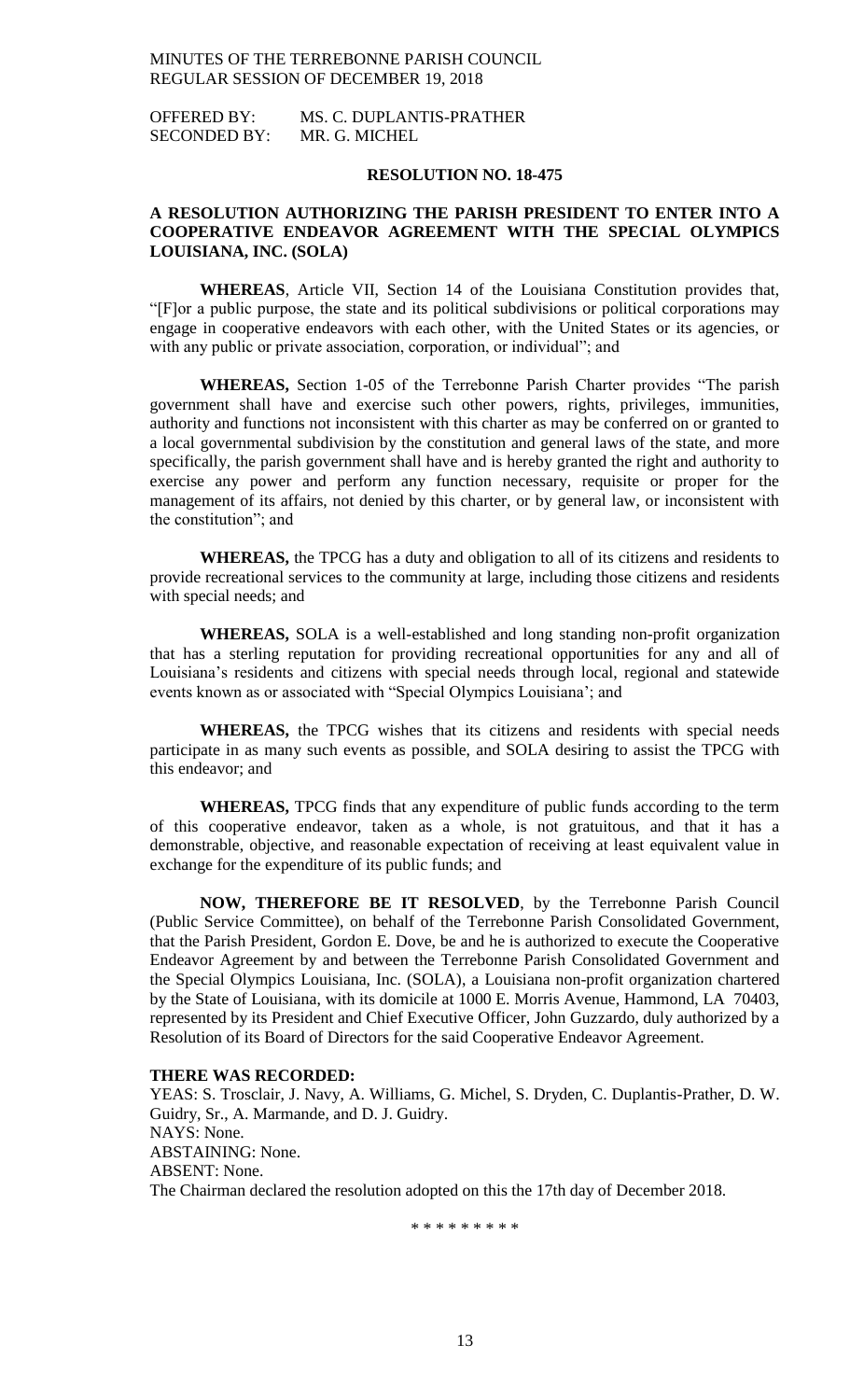Committee Member C. Duplantis-Prather thanked and commended the coordinator of the Special Olympics for all of the work that they are doing for the special needs residents of Terrebonne Parish.

Mr. G. Michel moved, seconded by Mr. D. W. Guidry, Sr., "THAT, there being no further business to come before the Public Services Committee, the meeting be adjourned."

The Chairman called for the vote on the motion offered by Mr. G. Michel. THERE WAS RECORDED: YEAS: S. Trosclair J. Navy, A. Williams, G. Michel, S. Dryden, C. Duplantis-Prather, D. W. Guidry, Sr., A. Marmande and D. J. Guidry. NAYS: None. ABSENT: None.

The Chairman declared the motion adopted and the meeting was adjourned at 5:36 p.m.

Alidore Marmande, Chairman

Tammy E. Triggs, Minute Clerk

Mr. A. Marmande moved, seconded by Mr. S. Dryden, "THAT the Council accept and ratify the minutes of the Public Services Committee meeting held on December 17, 2018."

The Chairman called for a vote on the motion offered by Mr. A. Marmande. THERE WAS RECORDED: YEAS: S. Trosclair, J. Navy, A. Williams, G. Michel, S. Dryden, C. Duplantis-Prather, D. W. Guidry, Sr., A. Marmande, and D. J. Guidry. NAYS: None. ABSENT: None. The Chairman declared the motion adopted.

The Chairman called for a report on the Community Development and Planning Committee meeting held on December 17, 2018, whereupon the Committee Chairman rendered the following:

### **COMMUNITY DEVELOPMENT & PLANNING COMMITTEE**

# **DECEMBER 17, 2018**

The Chairman, Dirk J. Guidry, called the Community Development & Planning Committee meeting to order at 5:37 p.m. in the Terrebonne Parish Council Meeting Room with an Invocation offered by Committee Member A. Williams and the Pledge of Allegiance led by Committee Member A. Marmande. Upon roll call, Committee Members recorded as present were: S. Trosclair, J. Navy, A. Williams, G. Michel, S. Dryden, C. Duplantis-Prather, D. W. Guidry, Sr., A. Marmande and D. J. Guidry. A quorum was declared present.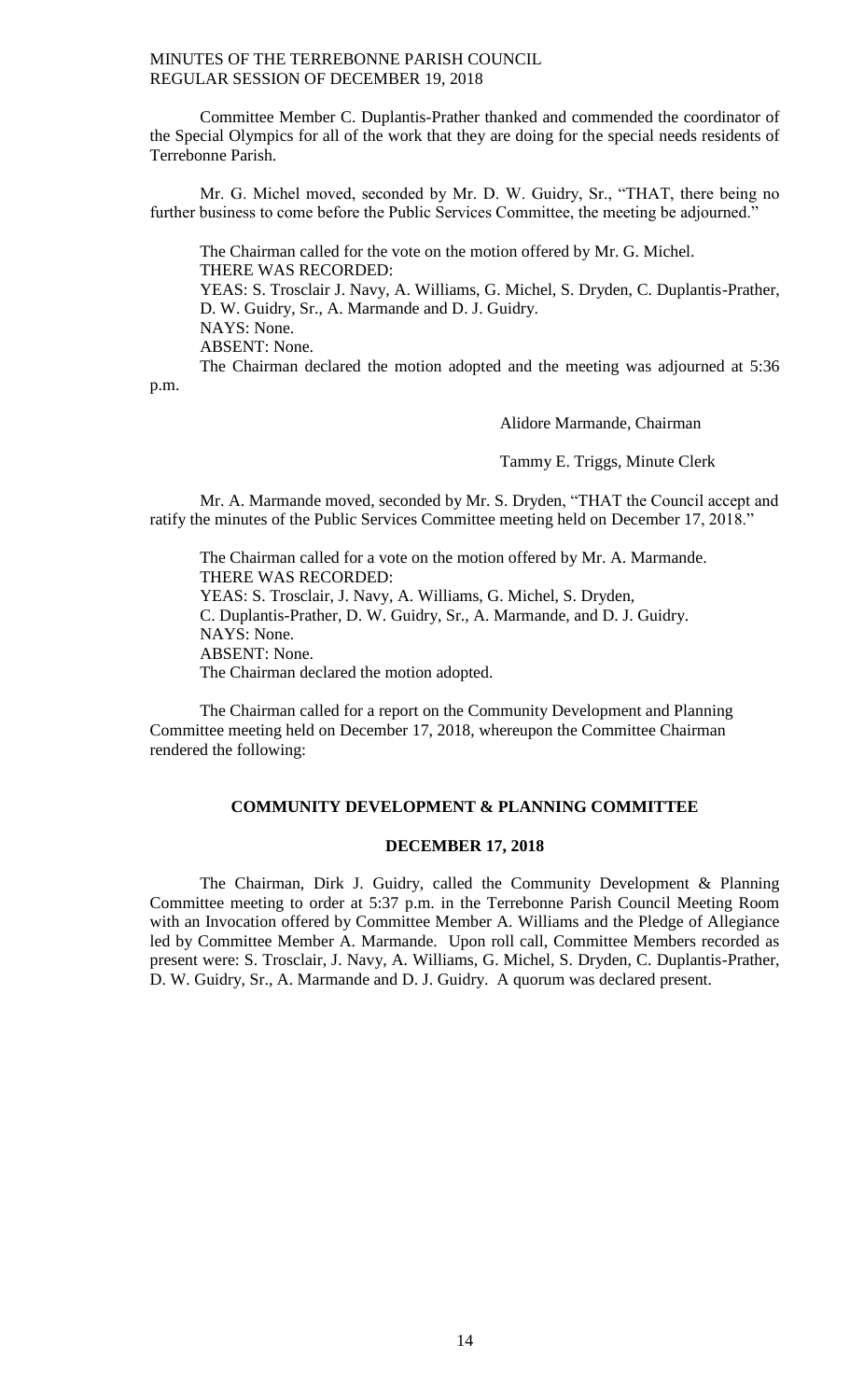OFFERED BY: MR. A. MARMANDE SECONDED BY: MR. J. NAVY

# **RESOLUTION NO. 18-476**

A RESOLUTION OBLIGATING THE NECESSARY FUNDING UNDER THE TERREBONNE PARISH FLOOD MITIGATION ASSISTANCE GRANT PROGRAM PROJECT NO. FMA-PJ-06-LA-2017-021 AND THE CDBG ISAAC LOW-TO-MODERATE INCOME (LMI) COST SHARE PROGRAM TO COMPLETE THE STRUCTURE ELEVATION OF 1445 BAYOU DULARGE ROAD, THERIOT, LA 70397.

**WHEREAS,** the Terrebonne Parish Consolidated Government has been formally notified by FEMA and the Governor's Office of Homeland Security and Preparedness that the Flood Mitigation Assistance Grant, Project No. FMA-PJ-06-LA-2017-021 is awarded, that the Parish is authorized to proceed with the mitigation of the following property:

# Address: **1445 Bayou Dularge Road Theriot LA 70397;**

# Owned by: **Meghan and Dustin Lirette; and**

**WHEREAS,** the Parish has requested a release of funds from the Louisiana Office of Community Development to expend Community Development Block Grant (CDBG) Isaac LMI Cost Share Program funds as well; and

**WHEREAS,** under the administrative guidance of Solutient, the required "elevation packet" has been prepared and executed by the Solutient Corporation recommending elevation through the FMA program.

**NOW, THEREFORE, BE IT RESOLVED,** by the Terrebonne Parish Council that the necessary funding under the Terrebonne Parish FEMA funded Flood Mitigation Assistance Program, Project No FMA-PJ-06-LA-2017-021 be hereby obligated to mitigate the structure identified above.

#### **THERE WAS RECORDED:**

YEAS: S. Trosclair, J. Navy, A. Williams, G. Michel, S. Dryden, C. Duplantis-Prather, D. W. Guidry, Sr., A. Marmande, and D. J. Guidry. NAYS: None. ABSTAINING: None. ABSENT: None. The Chairman declared the resolution adopted on this the 17th day of December 2018.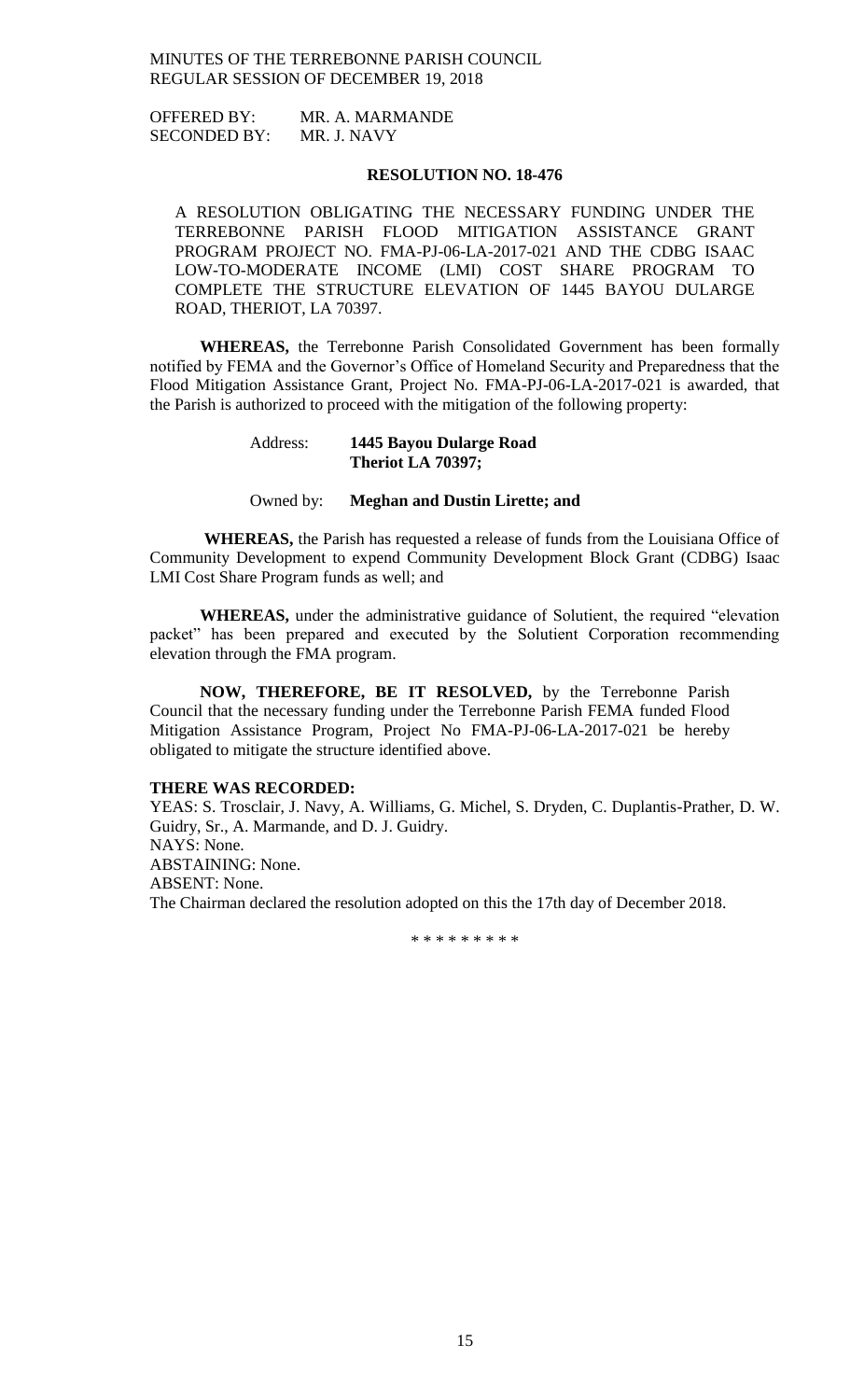OFFERED BY: MR. S. TROSCLAIR SECONDED BY: MR. D. W. GUIDRY, SR.

### **RESOLUTION NO. 18-477**

A RESOLUTION OBLIGATING THE NECESSARY FUNDING UNDER THE TERREBONNE PARISH FLOOD MITIGATION ASSISTANCE GRANT PROGRAM PROJECT NO. FMA-PJ-06-LA-2016-009 TO COMPLETE THE STRUCTURE ELEVATION OF 8050 REDFISH STREET, CHAUVIN, LA 70344

**WHEREAS,** the Terrebonne Parish Consolidated Government has been formally notified by FEMA and the Governor's Office of Homeland Security and Preparedness that the Flood Mitigation Assistance Grant Program, Project No. FMA-PJ-06-LA-2016-009 is awarded, and that the Parish is authorized to proceed with the mitigation of the following property:

# Address: **8050 Redfish Street Chauvin, LA 70344;**

### Owned by: **Edwin Simmons**

**WHEREAS,** under the administrative guidance of Aptim staff, the required "elevation packet" has been prepared and executed and All South Consulting Engineers recommends elevation through the FMA program.

**NOW, THEREFORE, BE IT RESOLVED,** by the Terrebonne Parish Council that the necessary funding under the Terrebonne Parish FEMA funded Flood Mitigation Assistance Program, Project No FMA-PJ-06-LA-2016-009 be hereby obligated to mitigate 8050 Redfish Street, Chauvin, LA 70344.

### **THERE WAS RECORDED:**

YEAS: S. Trosclair, J. Navy, A. Williams, G. Michel, S. Dryden, C. Duplantis-Prather, D. W. Guidry, Sr., A. Marmande, and D. J. Guidry. NAYS: None. ABSTAINING: None. ABSENT: None. The Chairman declared the resolution adopted on this the 17th day of December 2018.

\* \* \* \* \* \* \* \* \*

Mr. D. W. Guidry, Sr. moved, seconded by Mr. G. Michel, "THAT, there being no further business to come before the Community Development & Planning Committee, the meeting be adjourned."

The Chairman called for the vote on the motion offered by Mr. D. W. Guidry, Sr. THERE WAS RECORDED: YEAS: S. Trosclair J. Navy, A. Williams, G. Michel, S. Dryden, C. Duplantis-Prather, D. W. Guidry, Sr., A. Marmande and D. J. Guidry. NAYS: None. ABSENT: None. The Chairman declared the motion adopted and the meeting was adjourned at 5:39

p.m.

Dirk J. Guidry, Chairman

Tammy E. Triggs, Minute Clerk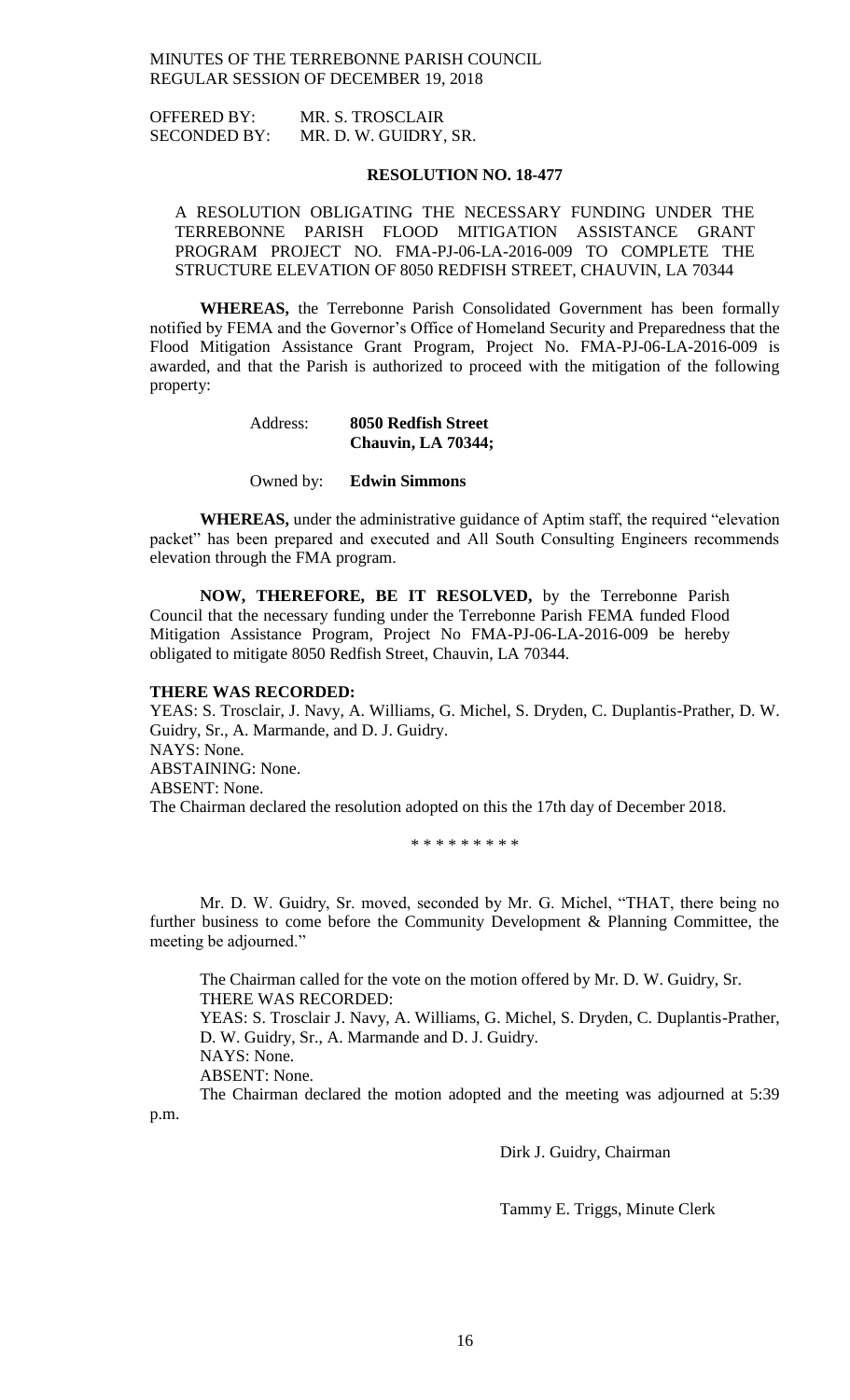Mr. D. J. Guidry moved, seconded by Mr. S. Dryden, "THAT the Council accept and ratify the minutes of the Community Development and Planning Committee meeting held on December 17, 2018."

The Chairman called for a vote on the motion offered by Mr. D. J. Guidry. THERE WAS RECORDED: YEAS: S. Trosclair, J. Navy, A. Williams, G. Michel, S. Dryden, C. Duplantis-Prather, D. W. Guidry, Sr., A. Marmande, and D. J. Guidry. NAYS: None. ABSENT: None. The Chairman declared the motion adopted.

The Chairman called for a report on the Budget and Finance Committee meeting held on December 17, 2018, whereupon the Committee Chairwoman, noting ratification of minutes calls a public hearing on January 9, 2019 at 6:30 p.m., rendered the following:

# **BUDGET & FINANCE COMMITTEE**

# **DECEMBER 17, 2018**

The Chairwoman, Arlanda Williams, called the Budget & Finance Committee meeting to order at 5:41 p.m. in the Terrebonne Parish Council Meeting Room with an Invocation offered by Committee Member J. Navy and the Pledge of Allegiance led by Committee Member D. J. Guidry. Upon roll call, Committee Members recorded as present were: S. Trosclair, J. Navy, A. Williams, G. Michel, S. Dryden, C. Duplantis-Prather, D. W. Guidry, Sr., A, Marmande and D. J. Guidry. A quorum was declared present.

OFFERED BY: MR. J. NAVY SECONDED BY: MS. C. DUPLANTIS-PRATHER

### **RESOLUTION NO. 18-478**

AUTHORIZING THE PARISH PRESIDENT ON BEHALF OF TERREBONNE PARISH CONSOLIDATED GOVERNMENT ("TPCG") TO ENTER INTO A SUB-RECIPIENT AGREEMENT WITH THE L.E. FLETCHER TECHNICAL COMMUNITY COLLEGE ("FTCC"), REPRESENTED BY KRISTINE STRICKLAND, Ph.D., CHANCELLOR, TO RECEIVE AND EXPEND A SPECIFIED AMOUNT OF FUNDS FOR THE PURPOSE APPROVED IN TPCG'S MULTIYEAR IMPLEMENTATION PLAN FOR THE EXPENDITURE OF ITS RESTORE ACT DIRECT COMPONENT ALLOCATION.

**WHEREAS,** Terrebonne Parish has received an allocation of Direct Component funds under the Resources and Ecosystems Sustainability, Tourist Opportunities, and Revived Economies of the Gulf Coast States Act ("RESTORE Act") resulting from the Deep Water Horizon oil spill of April 2010; and,

**WHEREAS,** Terrebonne Parish prepared and submitted the required Multiyear Implementation Plan ("MYIP") for the expenditure of available allocated funds; and,

**WHEREAS,** TPCG received approval from the U.S. Treasury Department for its MYIP on November 13, 2017, which contained \$250,000.00 for the development of a coastal restoration-related workforce development curriculum and program to be implemented through FTCC; and,

**WHEREAS,** TPCG submitted and received approval from U. S. Treasury on October 10, 2018 for its grant application to commit the funding (\$250,000.00) to support this workforce development program at FTCC; and,

**WHEREAS,** for the release and expenditure of these funds, Treasury has reviewed and approved the required Sub-Recipient Agreement between TPCG and FTCC.

**NOW, THEREFORE, BE IT RESOLVED** that Terrebonne Parish President Gordon E. Dove is hereby authorized to enter into a Sub-Recipient Agreement with L.E.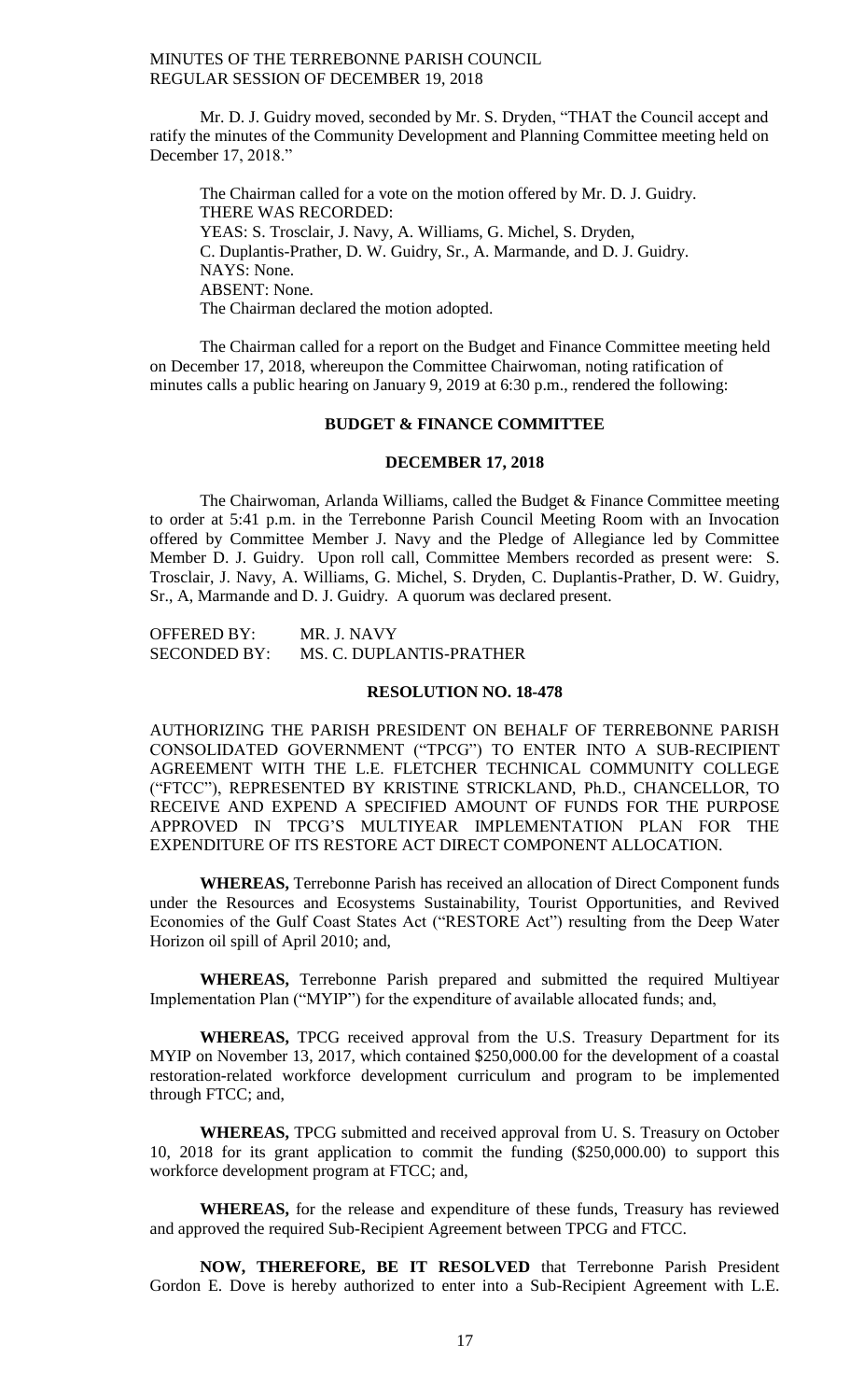Fletcher Technical Community College for the development and implementation of a coastal restoration-related workforce development program. Under the terms of this Agreement, TPCG will act as the Pass-Through Agency for the RESTORE Act Direct Component funds necessary to support this program.

### **THERE WAS RECORDED:**

YEAS: S. Trosclair, J. Navy, A. Williams, G. Michel, S. Dryden, C. Duplantis-Prather, D. W. Guidry, Sr., A. Marmande, and D. J. Guidry. NAYS: None. ABSTAINING: None. ABSENT: None. The Chairwoman declared the resolution adopted on this the 17th day of December 2018.

\* \* \* \* \* \* \* \* \*

OFFERED BY: MR. D. W. GUIDRY, SR. SECONDED BY: MR. G. MICHEL

# **RESOLUTION NO. 18-479**

**WHEREAS**, on November 28, 2018 bids were received by the Terrebonne Parish Consolidated Government (TPCG) for Bid 18-BCSP-80 Purchase of New/Unused LED Teardrop Luminaries for Bayou Country Sports Park Roadway, and

**WHEREAS,** after careful review by the Purchasing Division and the Utilities Department, it has been determined that the bids of Reulet Electric Supplies, Bayou Black Electric Supply, Techline, Inc., and Scurlock Electric LLC, must be rejected for failure to comply with the "Requirements and Instructions for Bidders". The bid of Production Distribution Company must be rejected for failure to meet the specifications, and

**WHEREAS**, Parish Administration concurs with the recommendation to reject the aforementioned submittals for Bid 18-BCSP-80 Purchase of New/Unused LED Teardrop Luminaries for Bayou Country Sports Park Roadway and grants authorization to rebid, and

**NOW, THEREFORE BE IT RESOLVED,** by the Terrebonne Parish Council, on behalf of the Terrebonne Parish Consolidated Government, that the recommendation of the Parish Administration to reject all bids and authorize a rebid be accepted, as per attached documents.

### **THERE WAS RECORDED:**

YEAS: S. Trosclair, J. Navy, A. Williams, G. Michel, S. Dryden, C. Duplantis-Prather, D. W. Guidry, Sr., A. Marmande, and D. J. Guidry. NAYS: None. ABSTAINING: None. ABSENT: None. The Chairwoman declared the resolution adopted on this the 17th day of December 2018.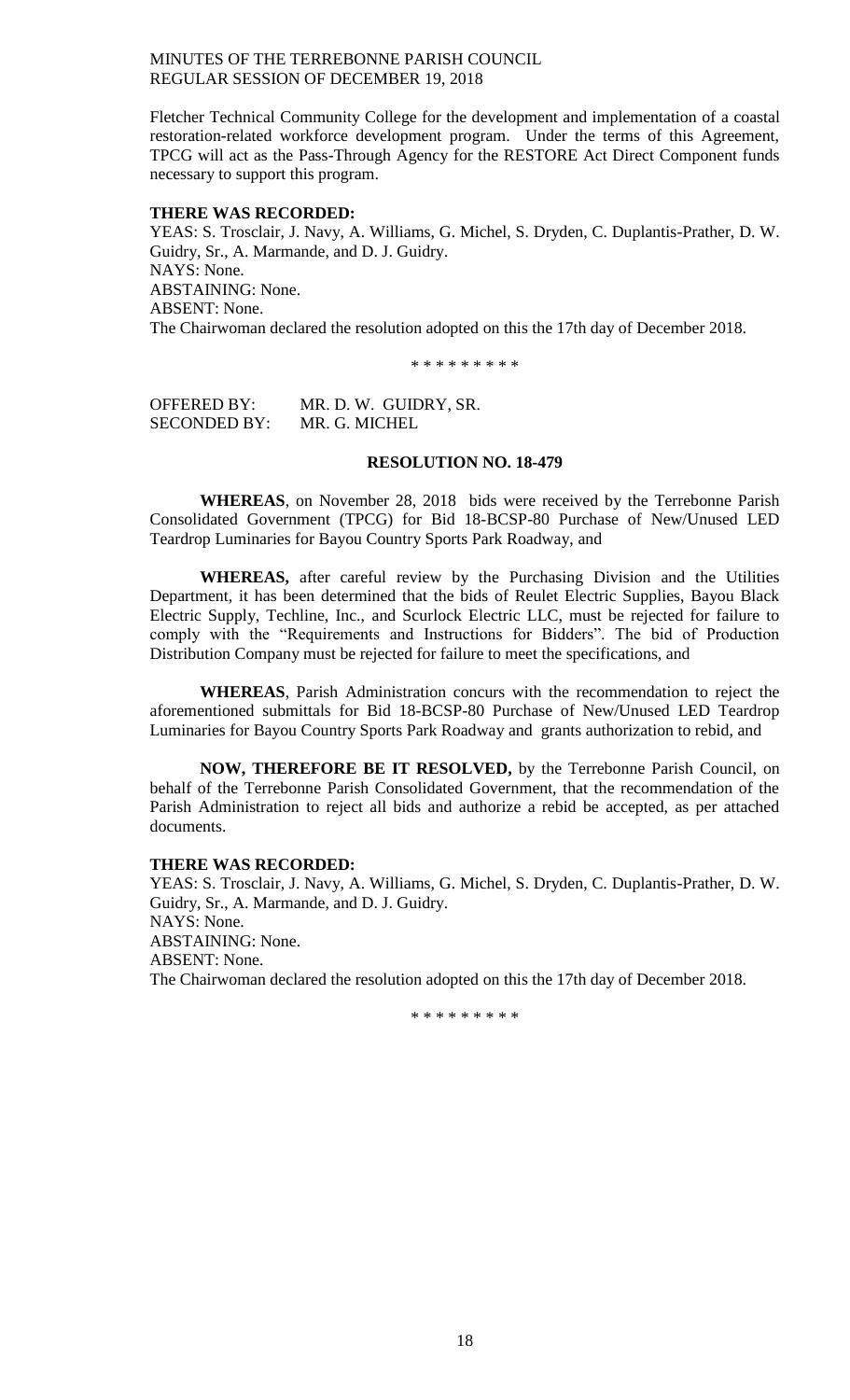OFFERED BY: MS. C. DUPLANTIS-PRATHER SECONDED BY: MR. J. NAVY

# **RESOLUTION NO. 18-480**

**WHEREAS,** on November 19, 2018 bids were received by the Terrebonne Parish Consolidated Government for Bid 18-TRAN-74 Purchase of New/Unused Bus Stop Shelters and Solar Lighting Kits for the Public Transit Division of the Public Works Department, and

**WHEREAS,** after careful review by the Purchasing Division, Wendell Voisin, Public Transit Administrator and David Rome, Public Works Director it has been determined that the bid submitted by Tolar Manufacturing Company, Inc. be accepted at a unit cost of \$7,585.00 each for bus shelters and a unit cost of \$1,585.00 each for the solar lighting kits, and

**WHEREAS,** The estimated quantities are for bidding purposes only and the Transit Division reserves the right to increase or decrease quantities at its sole discretion, and

**WHEREAS,** Parish Administration has concurred with the recommendation that the bid of Tolar Manufacturing Company, Inc. be accepted for Bid 18-TRAN-74 Purchase of New/Unused Bus Stop Shelters and Solar Lighting Kits as per attached documents, and

**NOW, THEREFORE BE IT RESOLVED** by Terrebonne Parish Council (Budget and Finance Committee), on behalf of the Terrebonne Parish Consolidated Government, that the recommendation of the Parish Administration be approved for the purchase of bus shelters and lighting kits as per attached documents.

# **THERE WAS RECORDED:**

YEAS: S. Trosclair, J. Navy, A. Williams, G. Michel, S. Dryden, C. Duplantis-Prather, D. W. Guidry, Sr., A. Marmande, and D. J. Guidry. NAYS: None. ABSTAINING: None. ABSENT: None. The Chairwoman declared the resolution adopted on this the 17th day of December 2018.

\* \* \* \* \* \* \* \* \*

Mr. J. Navy moved, seconded by Mr. S. Trosclair, "THAT, the Budget & Finance Committee introduce an ordinance that will authorize the Parish President to acquire, on behalf of Terrebonne Parish Consolidated Government, as lease from MARFO, Inc. of 30 parking spaces adjacent to the Government Towers in Houma, Louisiana, to provide adequate parking to patrons in the downtown area, providing for related matters and call a public hearing on January 9, 2019 at 6:30 p.m." *(\*Motion Adopted After Brief Comments)*

Upon questioning from Committee Member G. Michel pertaining to a Contractor's Clause for the aforementioned proposed ordinance, Parish Attorney J. Hebert explained that there is a liquidated damages clause in the contract that would apply if the contracted is terminated earlier than the agreed upon date.

Discussion continued with several Committee Members expressing their concerns about the leasing options and whether or not the additional parking spaces are needed.

**\***The Chairwoman called for the vote on the motion offered by Mr. J. Navy. THERE WAS RECORDED: YEAS: S. Trosclair J. Navy, A. Williams, S. Dryden, C. Duplantis-Prather, A. Marmande and D. J. Guidry. NAYS: None. ABSENT: G. Michel and D. W. Guidry, Sr. The Chairwoman declared the motion adopted.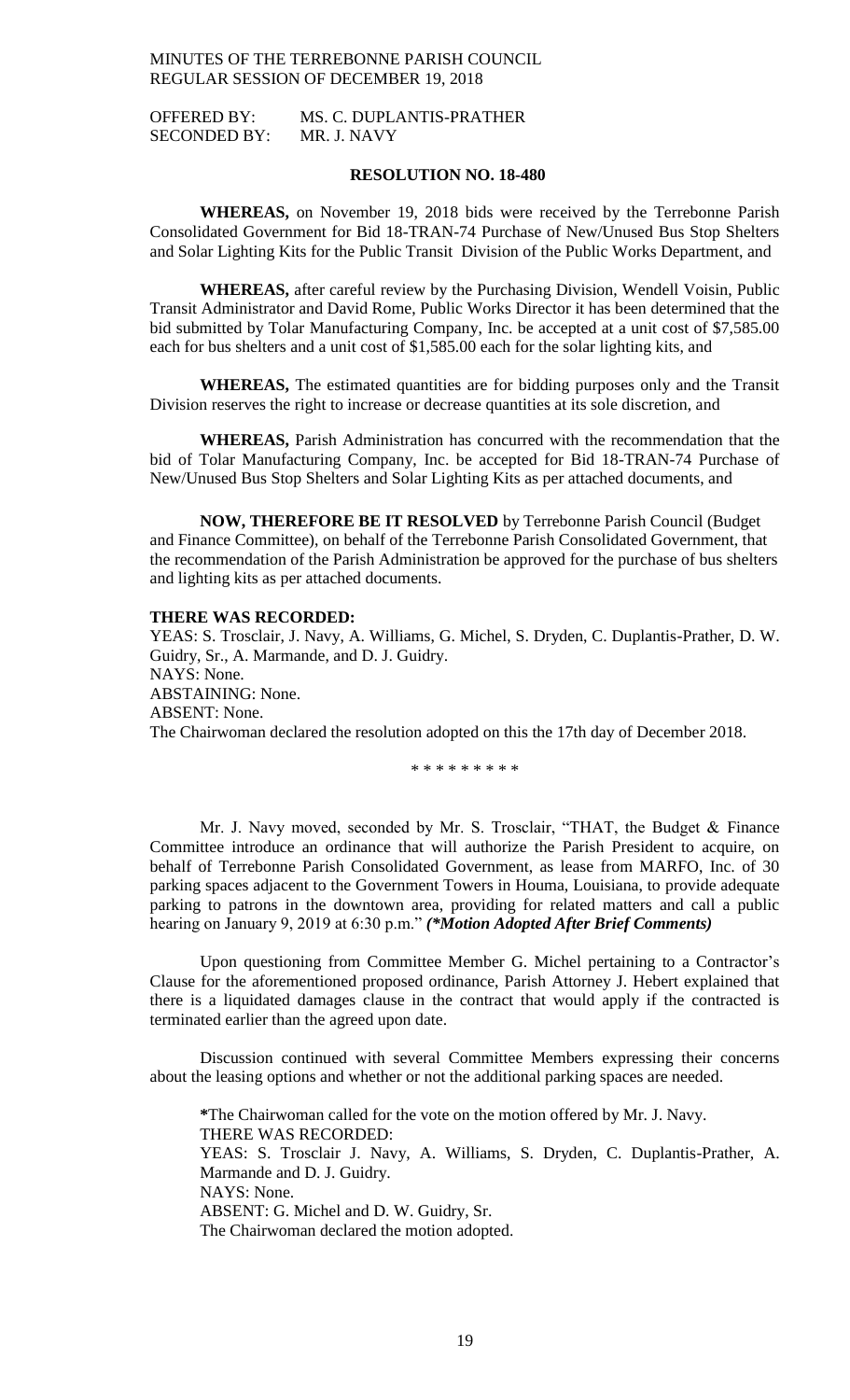Mr. D. W. Guidry, Sr. moved, seconded by Ms. C. Duplantis-Prather, "THAT, there being no further business to come before the Budget  $\&$  Finance Committee, the meeting be adjourned."

The Chairwoman called for the vote on the motion offered by Mr. D. W. Guidry, Sr. THERE WAS RECORDED:

YEAS: S. Trosclair J. Navy, A. Williams, G. Michel, S. Dryden, C. Duplantis-Prather, D. W. Guidry, Sr., A. Marmande and D. J. Guidry.

NAYS: None.

ABSENT: None.

The Chairwoman declared the motion adopted and the meeting was adjourned at 5:46 p.m.

Arlanda J. Williams, Chairwoman

Tammy E. Triggs, Minute Clerk

Ms. A. Williams moved, seconded by Mr. S. Dryden, "THAT the Council accept and ratify the minutes of the Budget and Finance Committee meeting held on December 17, 2018."

The Chairman called for a vote on the motion offered by Ms. A. Williams. THERE WAS RECORDED: YEAS: S. Trosclair, J. Navy, A. Williams, G. Michel, S. Dryden, C. Duplantis-Prather, D. W. Guidry, Sr., A. Marmande, and D. J. Guidry. NAYS: None. ABSENT: None. The Chairman declared the motion adopted.

The Chairman called for a report on the Policy, Procedure, and Legal Committee meeting held on December 17, 2018, whereupon the Committee Chairman rendered the following:

# **POLICY, PROCEDURE, & LEGAL COMMITTEE**

#### **DECEMBER 17, 2018**

The Chairman, Darrin W. Guidry, Sr., called the Policy, Procedure, & Legal Committee meeting to order at 5:47 p.m. in the Terrebonne Parish Council Meeting Room with an Invocation offered by Committee Member C. Duplantis-Prather and the Pledge of Allegiance led by Committee Member G. Michel. Upon roll call, Committee Members recorded as present were: S. Trosclair, J. Navy, A. Williams, G. Michel, S. Dryden, C. Duplantis-Prather, D. W. Guidry, Sr., A. Marmande and D. J. Guidry. A quorum was declared present.

Mr. D. J. Guidry moved, seconded by Mr. J. Navy, "THAT, the Policy, Procedure, & Legal Committee approve a request to sponsor the  $7<sup>th</sup>$  Annual Merry Kappa Christmas Festival on Saturday, December 22, 2018 at the East Houma Gym on the Houma Airbase from 10:00 a.m. to 2:00 p.m."

The Chairman called for the vote on the motion offered by Mr. D. J. Guidry. THERE WAS RECORDED: YEAS: S. Trosclair J. Navy, A. Williams, G. Michel, S. Dryden, C. Duplantis-Prather, D. W. Guidry, Sr., A. Marmande and D. J. Guidry. NAYS: None. ABSENT: None. The Chairman declared the motion adopted.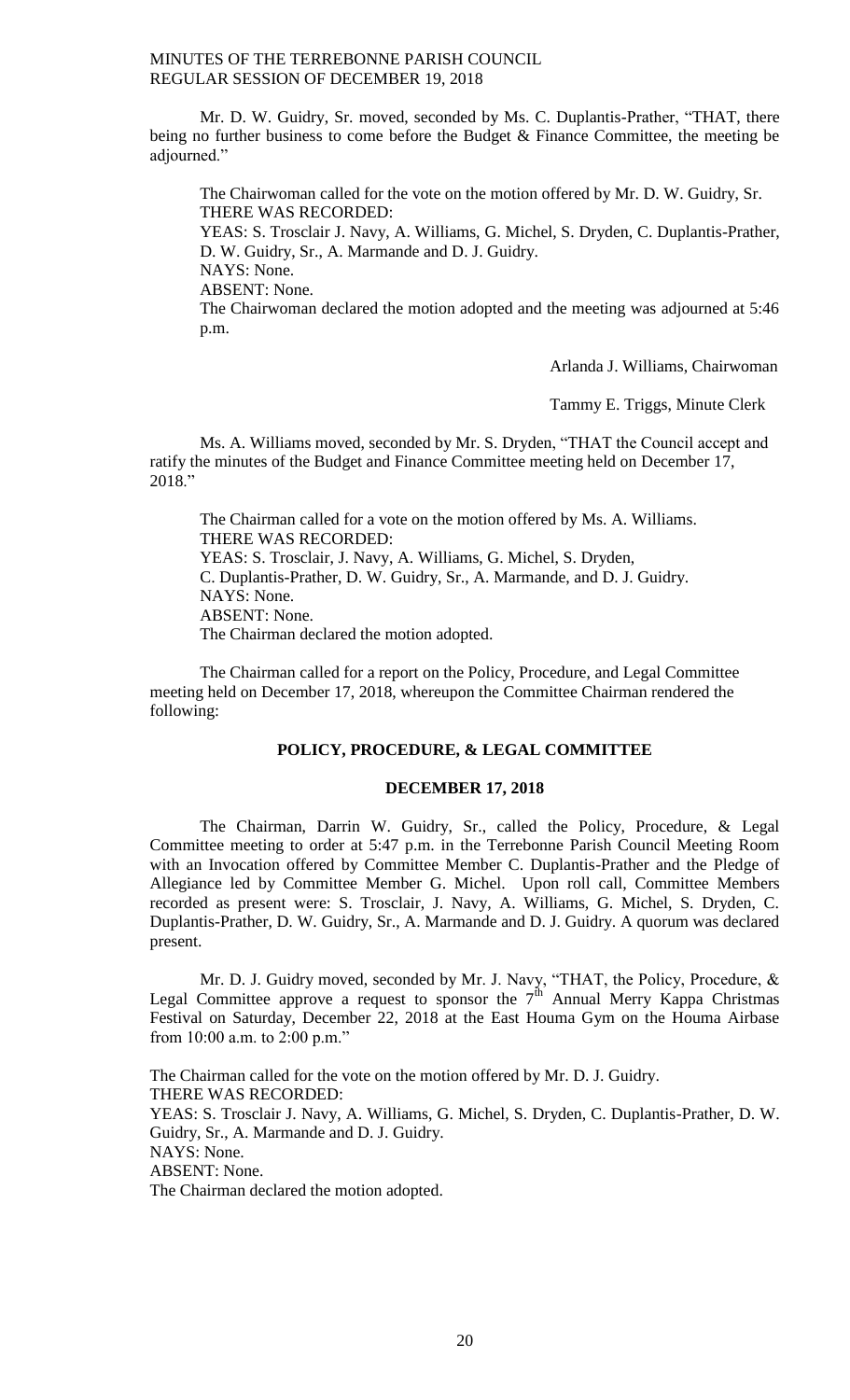OFFERED BY: MS. A. WILLIAMS SECONDED BY: MR. G. MICHEL

# **RESOLUTION NO. 18-481**

IN ACCORDANCE WITH CHAPTER 2, ARTICLE V, SECTION 2-109 OF THE TERREBONNE PARISH CODE OF ORDINANCES, A RESOLUTION TO APPROVE THE CONTRACT PROVIDED BY UNITED HEALTH CARE (UHC/UMR) AS INSURER/THIRD PARTY ADMINISTRATOR OF TERREBONNE PARISH CONSOLIDATED GOVERNMENT'S INSURANCE/SELF-FUNDED PROGRAM FOR GROUP EMPLOYEE HEALTH INSURANCE BENEFITS FOR MEDICAL, DENTAL, AND PHARMACY COVERAGES COMMENCING ON JANUARY 1, 2019, AND EFFECTIVE THROUGH DECEMBER 31, 2019, WITH THE OPTION TO RENEW FOR TWO ADDITIONAL ONE YEAR TERMS AS MORE FULLY DESCRIBED HEREIN.

**WHEREAS**, Terrebonne Parish Consolidated Government (TPCG) does provide employee group health insurance/self-funded insurance benefits for medical, dental, and pharmacy benefits through its Risk Management Department; and

**WHEREAS**, The Terrebonne Parish Council has reviewed three proposals recommended for consideration by the Risk Management Insurance Committee appointed by Parish Administration; and

**WHEREAS**, the Terrebonne Parish Consolidated Government (TPCG) has determined the group health benefits contract is beneficial to the operation of the Terrebonne Parish Consolidated Government; and

# **SECTION I**

**NOW THEREFORE BE IT RESOLVED** that the Terrebonne Parish Council on behalf of the Terrebonne Parish Consolidated Government hereby approves and consents to contract with United Health Care (UHC/UMR) to provide Insurer/Third Party Administration and coverages, including reinsurance, for the Terrebonne Parish Consolidated Government employee group health-related benefits for medical, dental and pharmacy coverages as submitted to Terrebonne Parish Council, for the period commencing January 1, 2019, and effective through December 31, 2019, with the option to renew the contract for two additional one-year terms subject to Council approval; and

# **SECTION II**

**NOW THEREFORE BE IT FURTHER RESOLVED** that the Terrebonne Parish Consolidated Government reserves the option to renew the appointment for up to two additional one-year terms upon resolution by the Terrebonne Parish Council in accordance with Chapter 2, Article V of the Terrebonne Parish Code of Ordinances, Section 2-109; and

### **SECTION III**

**NOW THEREFORE BE IT RESOLVED**, by the Terrebonne Parish Council that the Risk Management Insurance Committee and the Legal Department shall review the Insurer/Third Party Administrator contract for final approval, and that Parish President Gordon E. Dove is authorized to execute the Insurer/Third Party Administrator contract and any related documents on behalf of Terrebonne Parish Consolidated Government.

# **SECTION IV**

If any word, clause, phrase, section or other portion of this resolution shall be declared null, void, invalid, illegal, or unconstitutional, the remaining words, clauses, phrases, sections and other portions of this resolution shall remain in full force and effect, the provisions of this resolution hereby being declared to be severable.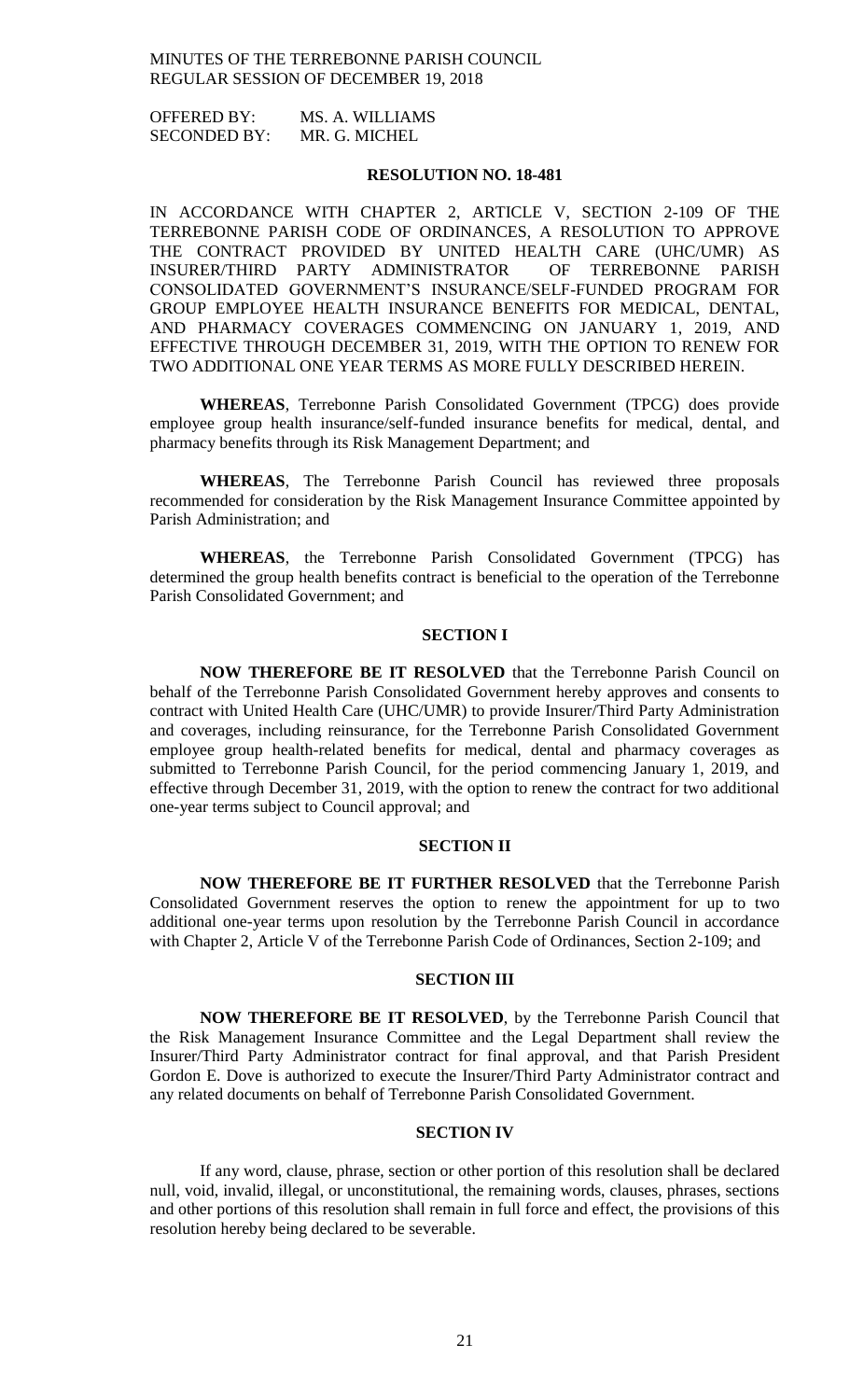# **SECTION V**

This resolution shall become effective upon approval by the Parish Council and signature of the Parish President.

### **THERE WAS RECORDED:**

YEAS: S. Trosclair, J. Navy, A. Williams, G. Michel, S. Dryden, C. Duplantis-Prather, D. W. Guidry, Sr., A. Marmande, and D. J. Guidry. NAYS: None. ABSTAINING: None. ABSENT: None. The Chairwoman declared the resolution adopted on this the 17th day of December 2018.

\* \* \* \* \* \* \* \* \*

Mr. G. Michel moved, seconded by Mr. D. J. Guidry, "THAT, there being no further business to come before the Policy, Procedure, & Legal Committee, the meeting be adjourned."

The Chairman called for the vote on the motion offered by Mr. G. Michel. THERE WAS RECORDED: YEAS: S. Trosclair J. Navy, A. Williams, G. Michel, S. Dryden, C. Duplantis-Prather, D. W. Guidry, Sr., A. Marmande and D. J. Guidry. NAYS: None. ABSENT: None. The Chairman declared the motion adopted and the meeting was adjourned at 5:49

p.m.

Darrin W. Guidry, Sr., Chairman

Tammy E. Triggs, Minute Clerk

Mr. D. W. Guidry, Sr. moved, seconded by Mr. S. Dryden, "THAT the Council accept and ratify the minutes of the Policy, Procedure, and Legal Committee meeting held on December 17, 2018."

The Chairman called for a vote on the motion offered by Mr. D. W. Guidry, Sr. THERE WAS RECORDED: YEAS: S. Trosclair, J. Navy, A. Williams, G. Michel, S. Dryden, C. Duplantis-Prather, D. W. Guidry, Sr., A. Marmande, and D. J. Guidry. NAYS: None. ABSENT: None. The Chairman declared the motion adopted.

Mr. D. J. Guidry moved, seconded by Mr. J. Navy, "THAT the Council approve the following street light list:

# **STREET LIGHT LIST**

**12-19-18**

INSTALL ONE STREET LIGHT IN FRONT OF 529 BAYOU DULARGE ROAD (**THIS IS LOCATED ON A STATE HIGHWAY**); SLECA; RLD #10; JOHN NAVY; DISTRICT 1

INSTALL THIRTY-TWO (32) 250 WATT EQUIVALENT LED LIGHTS AND POLES ALONG SOUTH HOLLYWOOD ROAD EXTENSION FROM VALHI BOULEVARD TO SOUTHDOWN MANDALAY ROAD; TPCG, RLDS 2 & 9; DARRIN GUIDRY; DISTRICT 6

TRANSFER BILLING FOR THREE (3) STREET LIGHTS FROM OWNER FOR RECENTLY ACCEPTED DEVELOPMENT AS PER ORDINANCE 9009 – CAPITAL COMMERCIAL DEVELOPMENT, PHASE 4C; SLECA; RLD 2; DARRIN GUIDRY; DISTRICT 6."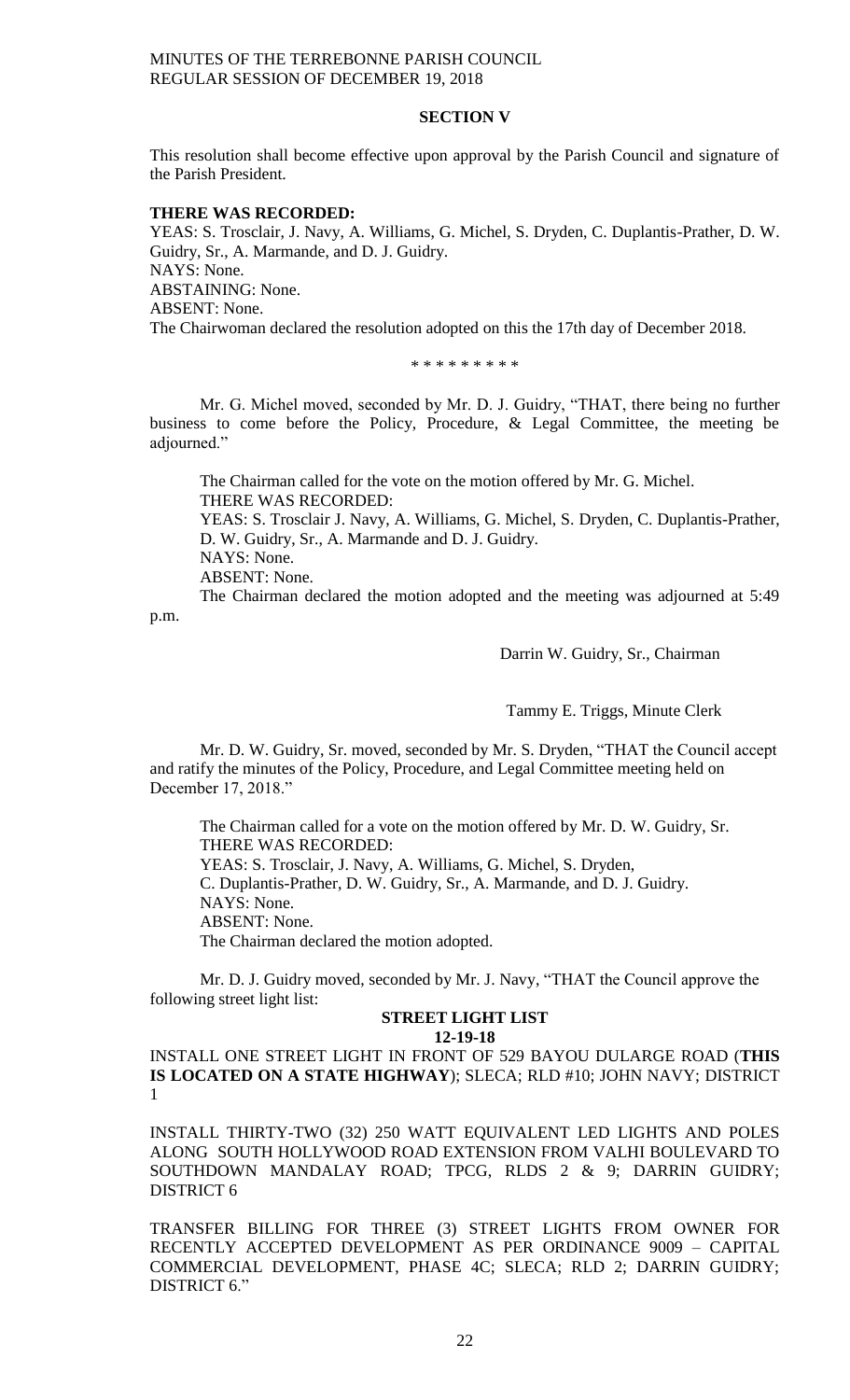The Chairman called for a vote on the motion offered by Mr. D. J. Guidry. THERE WAS RECORDED: YEAS: S. Trosclair, J. Navy, A. Williams, G. Michel, S. Dryden, C. Duplantis-Prather, D. W. Guidry, Sr., A. Marmande, and D. J. Guidry. NAYS: None. ABSENT: None. The Chairman declared the motion adopted.

Ms. C. Duplantis-Prather moved, seconded by Mr. D. J. Guidry, "THAT the Council open nominations for the four expiring terms on the Terrebonne Parish Communications District Board, nominate Mr. Bryan Chaisson (South Terrebonne, outside city limits), Mr. Perry "Joe" Szush (Medical Services), Fire Chief Toby Henry (Fire Chief's Association), and Assistant Chief Duane Farmer (Houma Police Department), close nominations, and re-appoint Mr. Chaisson, Mr. Szush, Mr. Henry, and Mr. Farmer to serve another term on the aforementioned board."

The Chairman called for a vote on the motion offered by Ms. C. Duplantis-Prather. THERE WAS RECORDED: YEAS: S. Trosclair, J. Navy, A. Williams, G. Michel, S. Dryden, C. Duplantis-Prather, D. W. Guidry, Sr., A. Marmande, and D. J. Guidry. NAYS: None. ABSENT: None. The Chairman declared the motion adopted.

Mr. D. J. Guidry moved, seconded by Ms. C. Duplantis-Prather, "THAT the Council ratify the Terrebonne Parish Sheriff's appointment of Major Tim Soignet to the Terrebonne Parish Communications Board, replacing Major Mike Dean who is retiring."

The Chairman called for a vote on the motion offered by Mr. D. J. Guidry. THERE WAS RECORDED: YEAS: S. Trosclair, J. Navy, A. Williams, G. Michel, S. Dryden, C. Duplantis-Prather, D. W. Guidry, Sr., A. Marmande, and D. J. Guidry. NAYS: None. ABSENT: None. The Chairman declared the motion adopted.

Ms. C. Duplantis-Prather moved, seconded by Mr. D. W. Guidry, Sr., "THAT the Council open nominations for one expiring term on the Houma-Terrebonne Finance Authority, nominate Mr. Randy Bernard, close nominations, re-appoint Mr. Bernard to serve another term on the aforementioned board, and to hold nominations open for the one expiring term on the aforementioned board."

The Chairman called for a vote on the motion offered by Ms. C. Duplantis-Prather. THERE WAS RECORDED: YEAS: S. Trosclair, J. Navy, A. Williams, G. Michel, S. Dryden, C. Duplantis-Prather, D. W. Guidry, Sr., A. Marmande, and D. J. Guidry. NAYS: None. ABSENT: None. The Chairman declared the motion adopted.

Ms. A. Williams moved, seconded by Ms. C. Duplantis-Prather, "THAT the Council hold nominations open for two representatives from Covenant Christian and one alternate position (South of the Intracoastal) on the Terrebonne Parish Youth Advisory Council."

The Chairman called for a vote on the motion offered by Ms. A. Williams. THERE WAS RECORDED: YEAS: S. Trosclair, J. Navy, A. Williams, G. Michel, S. Dryden, C. Duplantis-Prather, D. W. Guidry, Sr., A. Marmande, and D. J. Guidry. NAYS: None. ABSENT: None. The Chairman declared the motion adopted.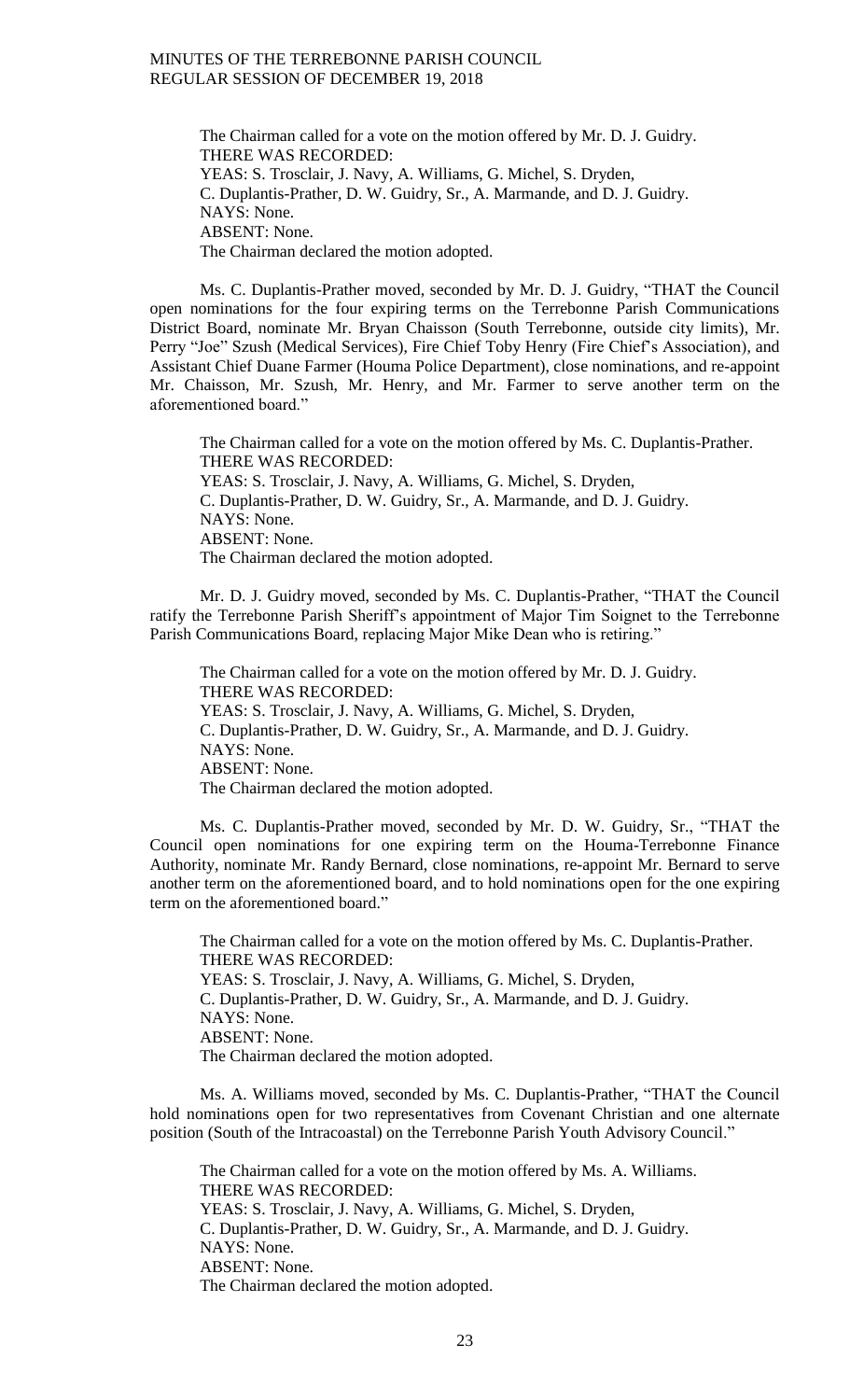Mr. D. J. Guidry moved, seconded by Mr. A. Marmande, "THAT the Council hold nominations open for the one vacancy representing Recreational Fishing on the Coastal Zone Management and Restoration Advisory Committee."

The Chairman called for a vote on the motion offered by Mr. D. J. Guidry. THERE WAS RECORDED: YEAS: S. Trosclair, J. Navy, A. Williams, G. Michel, S. Dryden, C. Duplantis-Prather, D. W. Guidry, Sr., A. Marmande, and D. J. Guidry. NAYS: None. ABSENT: None. The Chairman declared the motion adopted.

Ms. C. Duplantis-Prather moved, seconded by Mr. D. W. Guidry, Sr., "THAT the Council hold nominations open for the one vacancy on the Downtown Development Corporation Board appointed by the Downtown Merchants."

The Chairman called for a vote on the motion offered by Ms. C. Duplantis-Prather. THERE WAS RECORDED: YEAS: S. Trosclair, J. Navy, A. Williams, G. Michel, S. Dryden, C. Duplantis-Prather, D. W. Guidry, Sr., A. Marmande, and D. J. Guidry. NAYS: None. ABSENT: None. The Chairman declared the motion adopted.

Mr. D. J. Guidry moved, seconded by Mr. G. Michel, "THAT the Council hold nominations open for the one vacancy to fill an unexpired term on the Recreation District No. 5 Board."

The Chairman called for a vote on the motion offered by Mr. D. J. Guidry. THERE WAS RECORDED: YEAS: S. Trosclair, J. Navy, A. Williams, G. Michel, S. Dryden, C. Duplantis-Prather, D. W. Guidry, Sr., A. Marmande, and D. J. Guidry. NAYS: None. ABSENT: None. The Chairman declared the motion adopted.

Mr. D. W. Guidry, Sr. moved, seconded by Ms. C. Duplantis-Prather, "THAT the Council open nominations for one expiring term on the Bayou Cane Fire Protection District Board, nominate Mr. Robert Page, close nominations, re-appoint Mr. Page to serve another term on the aforementioned board, and to hold nominations open for the one expiring term on the aforementioned board."

The Chairman called for a vote on the motion offered by Mr. D. W. Guidry, Sr. THERE WAS RECORDED: YEAS: S. Trosclair, J. Navy, A. Williams, G. Michel, S. Dryden, C. Duplantis-Prather, D. W. Guidry, Sr., A. Marmande, and D. J. Guidry. NAYS: None. ABSENT: None. The Chairman declared the motion adopted.

Ms. C. Duplantis-Prather moved, seconded by Mr. D. J. Guidry, "THAT the Council hold nominations open for the one expired term and the one unexpired term on the Coteau Fire Protection District Board."

The Chairman called for a vote on the motion offered by Ms. C. Duplantis-Prather. THERE WAS RECORDED: YEAS: S. Trosclair, J. Navy, A. Williams, G. Michel, S. Dryden, C. Duplantis-Prather, D. W. Guidry, Sr., A. Marmande, and D. J. Guidry. NAYS: None. ABSENT: None. The Chairman declared the motion adopted.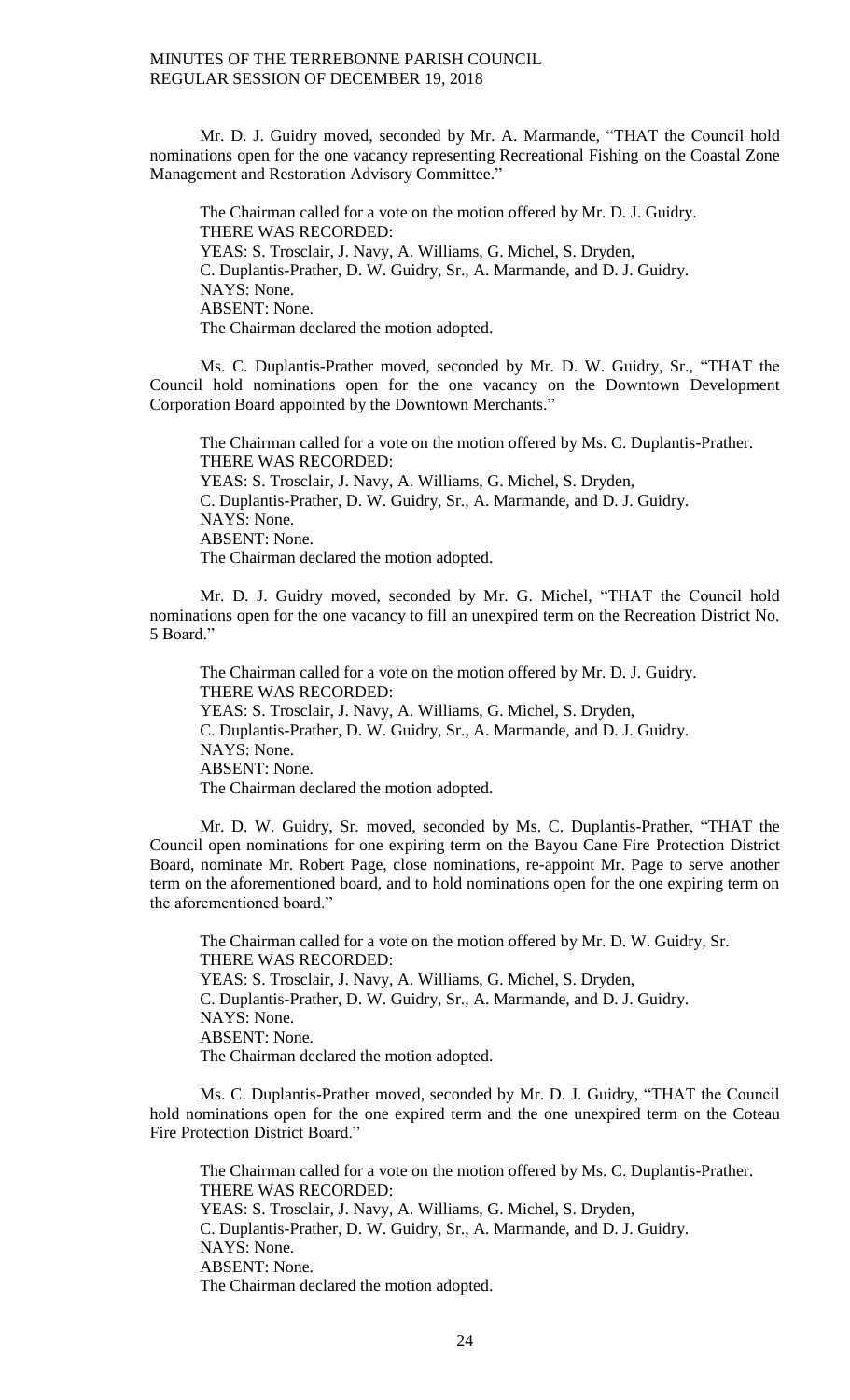Mr. D. J. Guidry moved, seconded by Mr. A. Marmande, "THAT the Council open nominations for one expiring term on the Fire Protection District #5 Board, nominate Mr. Nolan Bergeron, close nominations, re-appoint Mr. Bergeron to serve another term on the aforementioned board, and to hold nominations open for the one expiring term on the aforementioned board."

The Chairman called for a vote on the motion offered by Mr. D. J. Guidry. THERE WAS RECORDED: YEAS: S. Trosclair, J. Navy, A. Williams, G. Michel, S. Dryden, C. Duplantis-Prather, D. W. Guidry, Sr., A. Marmande, and D. J. Guidry. NAYS: None. ABSENT: None. The Chairman declared the motion adopted.

Mr. G. Michel moved, seconded by Mr. D. J. Guidry, "THAT the Council open nominations for the two expired terms on the Fire Protection District #4 Board, nominate Mr. Marty Theriot, Jr. and Mr. Roland Aucoin, close nominations, and re-appoint Mr. Theriot and Mr. Aucoin to serve another term on the aforementioned board."

The Chairman called for a vote on the motion offered by Mr. G. Michel. THERE WAS RECORDED: YEAS: S. Trosclair, J. Navy, A. Williams, G. Michel, S. Dryden, C. Duplantis-Prather, D. W. Guidry, Sr., A. Marmande, and D. J. Guidry. NAYS: None. ABSENT: None. The Chairman declared the motion adopted.

Mr. D. J. Guidry moved, seconded by Mr. S. Dryden, "THAT the Council open nominations for the three expired terms on the Fire Protection District #6 Board, nominate Mr. Alcee Dupre, Ms. Marietta Ellender, and Ms. Michelle Chaisson, close nominations, and re-appoint Mr. Dupre, Ms. Ellender, and Ms. Chaisson to serve another term on the aforementioned board."

The Chairman called for a vote on the motion offered by Mr. D. J. Guidry. THERE WAS RECORDED: YEAS: S. Trosclair, J. Navy, A. Williams, G. Michel, S. Dryden, C. Duplantis-Prather, D. W. Guidry, Sr., A. Marmande, and D. J. Guidry. NAYS: None. ABSENT: None. The Chairman declared the motion adopted.

Ms. A. Williams moved, seconded by Mr. S. Dryden, "THAT the Council open nominations for one expired term on the Fire Protection District #8 Board, nominate Mr. Roosevelt Seymore, close nominations, re-appoint Mr. Seymore to serve another term on the aforementioned board, and to hold nominations open for the one expired term on the aforementioned board."

The Chairman called for a vote on the motion offered by Ms. A. Williams. THERE WAS RECORDED: YEAS: S. Trosclair, J. Navy, A. Williams, G. Michel, S. Dryden, C. Duplantis-Prather, D. W. Guidry, Sr., A. Marmande, and D. J. Guidry. NAYS: None. ABSENT: None. The Chairman declared the motion adopted.

Mr. G. Michel moved, seconded by Mr. D. W. Guidry, Sr., "THAT the Council open nominations for two expired terms on the Children and Youth Services Planning Board, nominate Ms. Bernadette Pickett and Ms. Andrea Hayes, close nominations, re-appoint Ms. Pickett and Ms. Hayes to serve another term on the aforementioned board, and to hold nominations open for the remaining expired terms on the aforementioned board."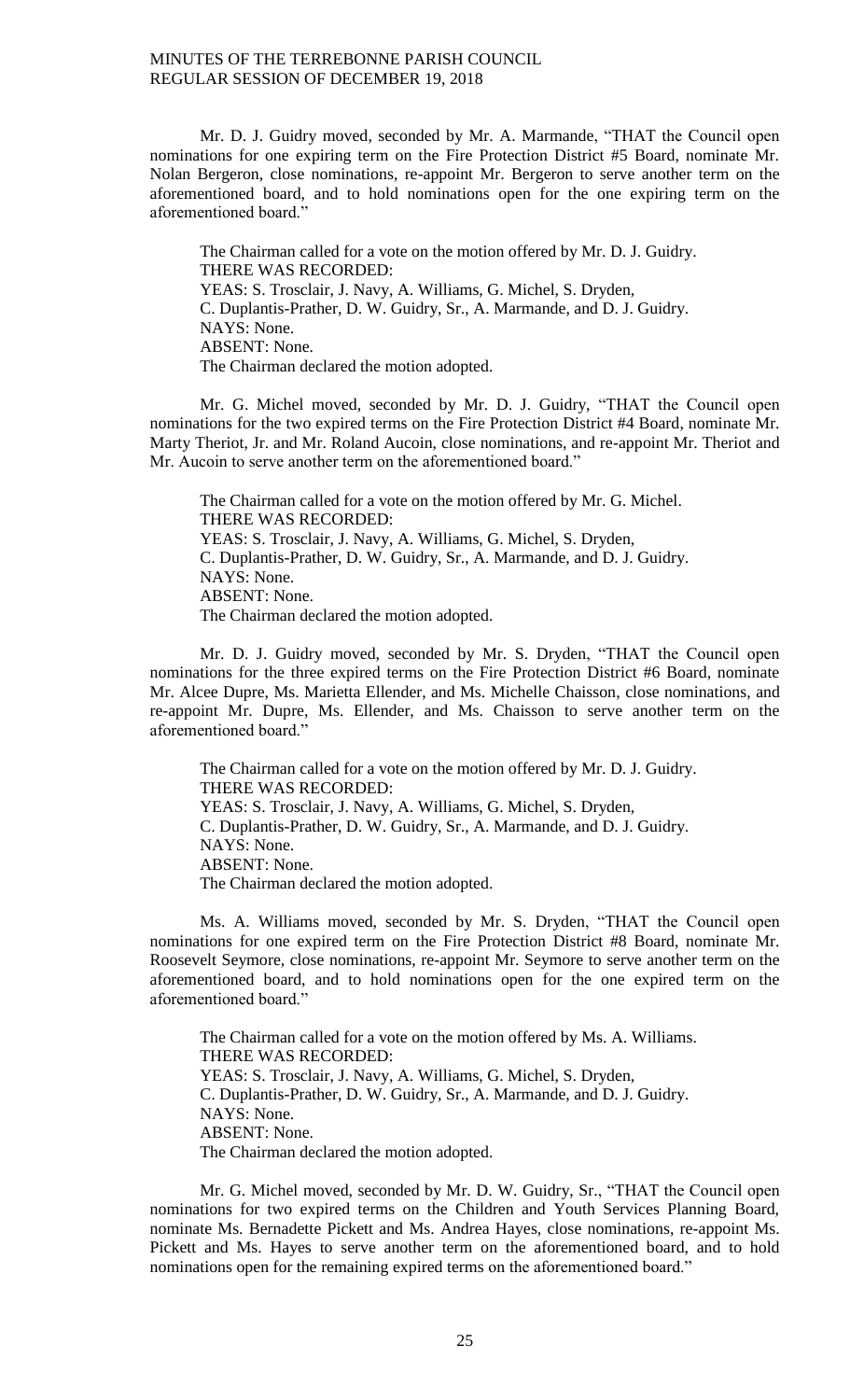The Chairman called for a vote on the motion offered by Mr. G. Michel. THERE WAS RECORDED: YEAS: S. Trosclair, J. Navy, A. Williams, G. Michel, S. Dryden, C. Duplantis-Prather, D. W. Guidry, Sr., A. Marmande, and D. J. Guidry. NAYS: None. ABSENT: None. The Chairman declared the motion adopted.

Mr. D. W. Guidry, Sr. moved, seconded by Mr. G. Michel, "THAT the Council open nominations for the two expired terms on the Fire Protection District #9 Board, nominate Mr. Terry Breaux and Mr. Charles Dusenberry, close nominations, and re-appoint Mr. Breaux and Mr. Dusenberry to serve another term on the aforementioned board."

The Chairman called for a vote on the motion offered by Mr. D. W. Guidry, Sr. THERE WAS RECORDED: YEAS: S. Trosclair, J. Navy, A. Williams, G. Michel, S. Dryden, C. Duplantis-Prather, D. W. Guidry, Sr., A. Marmande, and D. J. Guidry. NAYS: None. ABSENT: None. The Chairman declared the motion adopted.

Mr. A. Marmande moved, seconded by Mr. J. Navy, "THAT the Council open nominations for one expiring term on the Fire Protection District #10 Board, nominate Mr. Robert Champagne, close nominations, re-appoint Mr. Champagne to serve another term on the aforementioned board, and to hold nominations open for one expiring term on the aforementioned board."

The Chairman called for a vote on the motion offered by Mr. A. Marmande. THERE WAS RECORDED: YEAS: S. Trosclair, J. Navy, A. Williams, G. Michel, S. Dryden, C. Duplantis-Prather, D. W. Guidry, Sr., A. Marmande, and D. J. Guidry. NAYS: None. ABSENT: None. The Chairman declared the motion adopted.

Ms. C. Duplantis-Prather moved, seconded by Mr. G. Michel, "THAT the Council open nominations for the two expiring terms on the Terrebonne Parish Port Commission, nominate Mr. Steve Crispino, Ms. Laynie Barrilleaux, Mr. Jeff Bordelon, (recommended by Chamber of Commerce), Mr. Greg Landry, Mr. Jeff Bordelon, and Mr. Bobby Barthel (recommended by S.C.I.A.), close nominations, that a voice vote of the Council be taken to determine who will fill said Council appointment vacancies."

The Chairman called for a vote on the motion offered by Ms. C. Duplantis-Prather. THERE WAS RECORDED: YEAS: S. Trosclair, J. Navy, A. Williams, G. Michel, S. Dryden, C. Duplantis-Prather, D. W. Guidry, Sr., A. Marmande, and D. J. Guidry. NAYS: None. ABSENT: None. The Chairman declared the motion adopted.

Voting to appoint Mr. Crispino (Chamber of Commerce nominated) S. Trosclair J. Navy A. Williams G. Michel S. Dryden C. Duplantis-Prather D. W. Guidry, Sr. A. Marmande D. J. Guidry

Voting to appoint Ms. Barrilleaux (Chamber of Commerce nominated)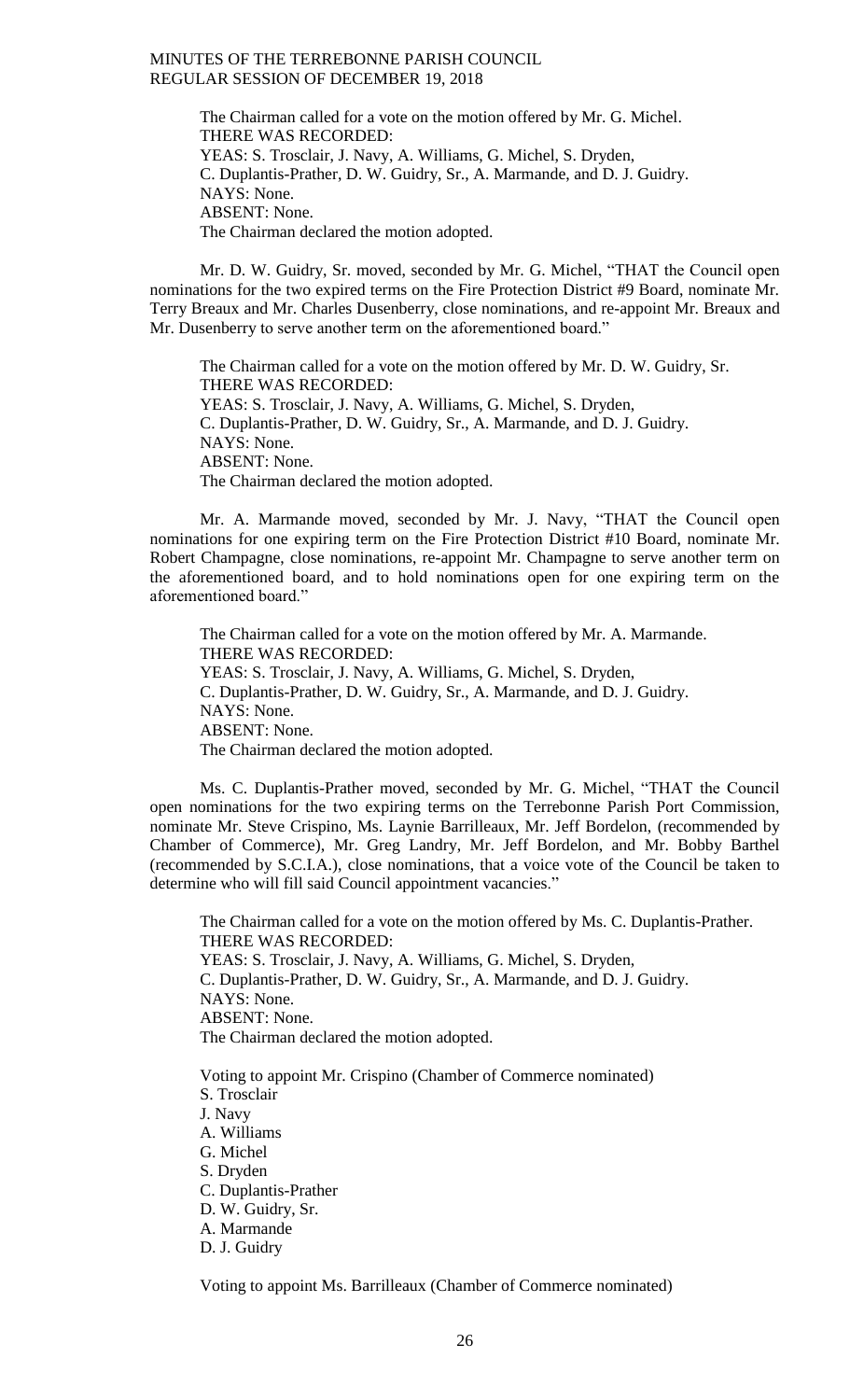Voting to appoint Mr. Bordelon (Chamber of Commerce nominated)

Minute Clerk K. Hampton announced the results and they were recorded as follows: nine (9) votes for Mr. Crispino, zero (0) votes for Ms. Barrilleaux, and zero (0) votes for Mr. Jeff Bordelon.

Voting to appoint Mr. Landry (S.C.I.A. nominated) S. Trosclair J. Navy A. Williams G. Michel S. Dryden C. Duplantis-Prather D. W. Guidry, Sr. A. Marmande D. J. Guidry

Voting to appoint Mr. Barthel (S.C.I.A. nominated)

Voting to appoint Mr. Bordelon (S.C.I.A. nominated)

Minute Clerk K. Hampton announced the results and they were recorded as follows: nine (9) votes for Mr. Landry, zero (0) votes for Ms. Barrilleaux, and zero (0) votes for Mr. Bordelon.

The Chairman announced that, as per the above voice votes, Mr. Steve Crispino and Mr. Greg Landry are re-appointed to serve another term on the aforementioned board.

The Chairman recognized Mr. David Rabalais, Port Commission Executive Director, who thanked the Council for the appointments and then gave a brief update regarding funding received for the dredging of the Houma Navigational Canal for the next several years.

Upon Council Member G. Michel's request, Mr. Rabalais clarified that previously received funding from the Parish for critical dredging projects would not be able to be repaid via federal funding.

Council Member D. J. Guidry asked if the channel between Ship Channel and Cocodrie could be dredged in the near future as local fishermen are unable to utilize it for boat traffic.

Mr. Rabalais stated he would investigate if the channel was a federally authorized channel and if options were available that the Port Commission could pursue toward dredging the channel.

Ms. C. Duplantis-Prather moved, seconded by Mr. S. Dryden, "THAT the Council open nominations for one expiring term on the Bayou Blue Fire Protection District Board, nominate Mr. Thomas Dardar, Jr., close nominations, re-appoint Mr. Dardar to serve another term on the aforementioned board, and to hold nominations open for one expiring term on the aforementioned board."

The Chairman called for a vote on the motion offered by Ms. C. Duplantis-Prather. THERE WAS RECORDED: YEAS: S. Trosclair, J. Navy, A. Williams, G. Michel, S. Dryden, C. Duplantis-Prather, D. W. Guidry, Sr., A. Marmande, and D. J. Guidry. NAYS: None. ABSENT: None. The Chairman declared the motion adopted.

Mr. D. J. Guidry moved, seconded by Mr. A. Marmande, "THAT the Council open nominations for two expiring terms on the Fire Protection District #7 Board, nominate Mr.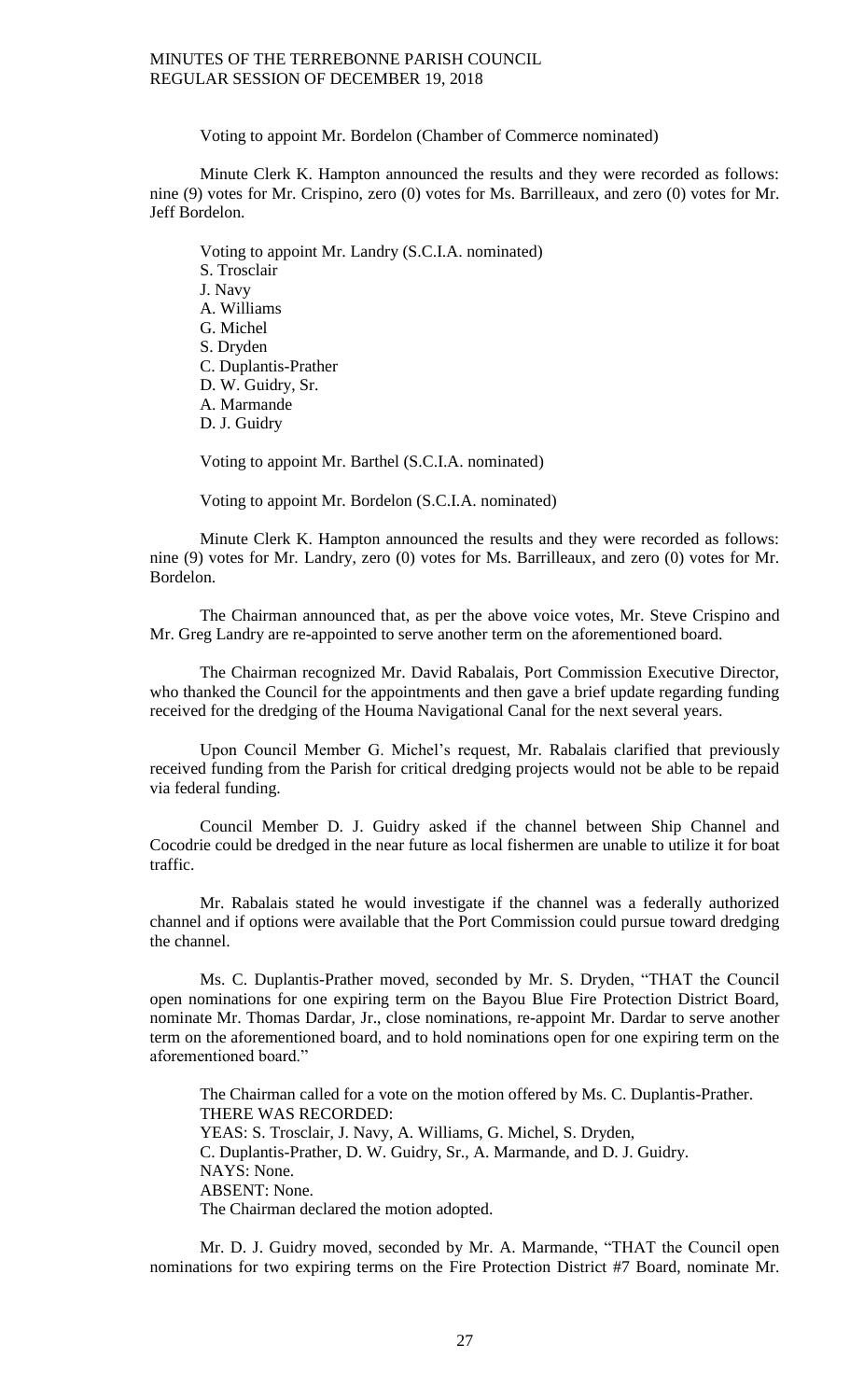Jude Landry and Mr. Barry Chauvin, close nominations, and re-appoint Mr. Landry and Mr. Chauvin to serve another term on the aforementioned board."

The Chairman called for a vote on the motion offered by Mr. D. J. Guidry. THERE WAS RECORDED: YEAS: S. Trosclair, J. Navy, A. Williams, G. Michel, S. Dryden, C. Duplantis-Prather, D. W. Guidry, Sr., A. Marmande, and D. J. Guidry. NAYS: None. ABSENT: None. The Chairman declared the motion adopted.

Mr. G. Michel moved, seconded by Mr. D. J. Guidry, "THAT the Council open nominations for one expiring term on the Schriever Fire Protection District Board, nominate Mr. Phil Schexnayder, close nominations, re-appoint Mr. Schexnayder to serve another term on the aforementioned board, and to hold nominations open for two expiring terms on the aforementioned board."

The Chairman called for a vote on the motion offered by Mr. G. Michel. THERE WAS RECORDED: YEAS: S. Trosclair, J. Navy, A. Williams, G. Michel, S. Dryden, C. Duplantis-Prather, D. W. Guidry, Sr., A. Marmande, and D. J. Guidry. NAYS: None. ABSENT: None. The Chairman declared the motion adopted.

Mr. D. W. Guidry, Sr. moved, seconded by Mr. J. Navy, "THAT the Council hold nominations open for two expiring terms on the Village East Fire Protection District Board."

The Chairman called for a vote on the motion offered by Mr. D. W. Guidry, Sr. THERE WAS RECORDED: YEAS: S. Trosclair, J. Navy, A. Williams, G. Michel, S. Dryden, C. Duplantis-Prather, D. W. Guidry, Sr., A. Marmande, and D. J. Guidry. NAYS: None. ABSENT: None. The Chairman declared the motion adopted.

Council Member C. Duplantis-Prather encouraged the public to have their pets spayed and neutered to help control the pet population and wished everyone a Merry Christmas and Happy New Year.

Council Member G. Michel wished everyone a Merry Christmas and Happy New Year.

Council Member A. Williams announced two toy giveaways to be held in Council District 2, one on Friday, December 21 at the Andrew Price Gym from 6:00 a.m. to 8:00 p.m. and one at the Devon Keller Gym on Saturday, December 22, 2018 from 10:00 a.m. to 2:00 p.m. She then announced that she and Mr. Navy would be co-hosting a senior citizen's Christmas giveaway at the Mechanicville Community Center starting at 10:00 a.m. on Sunday, December 23, 2018. She then wished everyone a Merry Christmas, especially those Gibson residents living near the Carroll Street Bridge as the bridge project would be let for bids on January 9, 2019.

Council Member J. Navy announced that a toy/bike giveaway would be held on December 22, 2018 at the East Houma Air Base from 10:00 a.m. to 2:00 p.m. and thanked those who donated to the purchase of bikes to be given out at the event. He then thanked President Trump for providing federal employees an additional holiday then wished everyone a Merry Christmas.

Council Member A. Marmande wished everyone a Merry Christmas and Happy New Year then announced that the Dulac Pontoon Road and Bridge were one-hundred percent complete with a ribbon cutting soon to follow. He then announced that the Louisiana D.O.T.D. would be installing a traffic light at Highway 57 and Thompson Road.